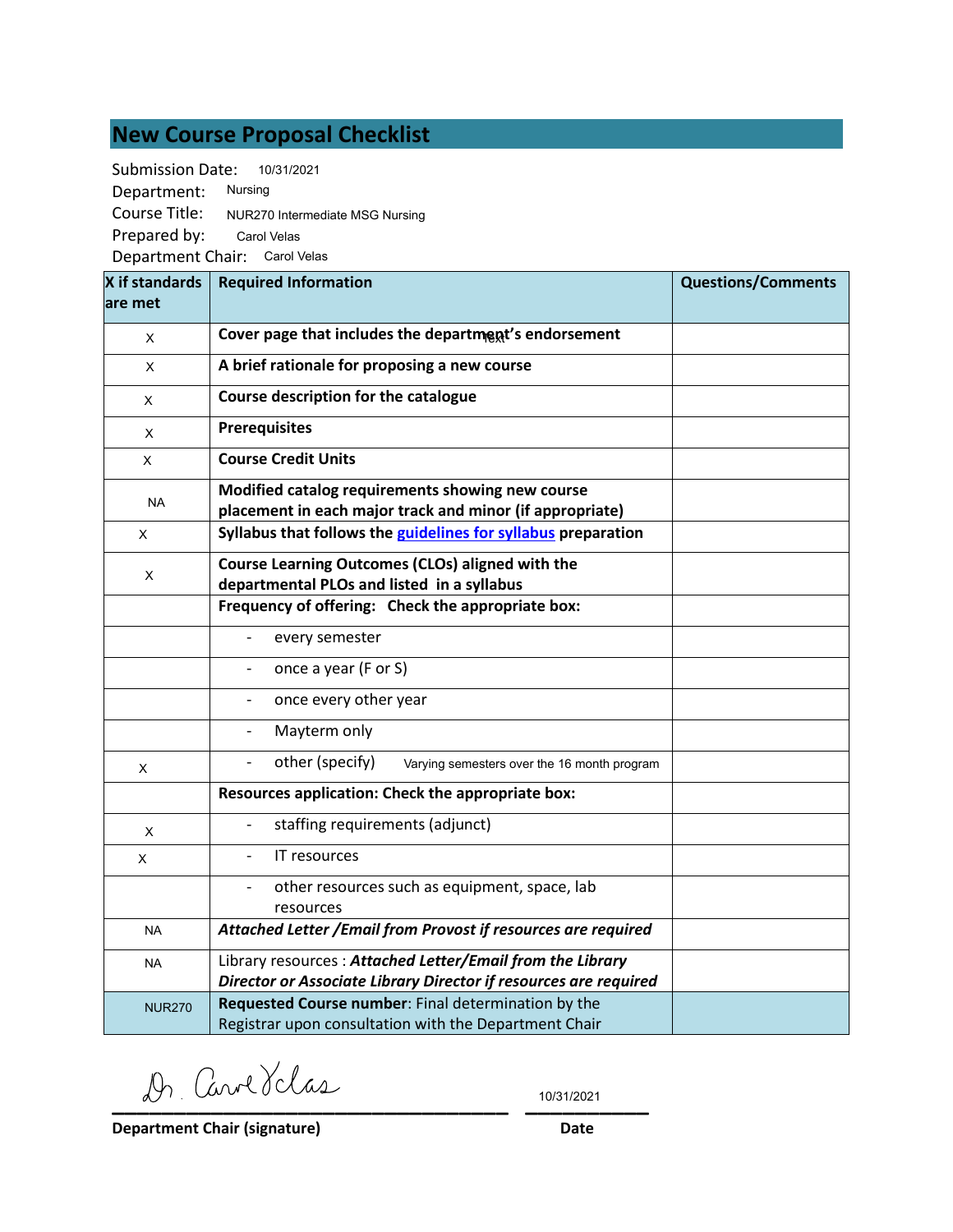# WESTMONT



To: Academic Senate From: Department of Nursing-ABSN Program Subject: Proposal for new course Date: October 28, 2021

The Accelerated Bachelor of Science in Nursing program is a new program at Westmont College. This is a second bachelor degree program with an accelerated prelicensure nursing curriculum. The program is 4 semesters of 16 weeks each. Nursing courses include concurrent theory and clinical courses.

#### **New course**

NUR270 Intermediate Medical/Surgical/Geriatric is a 6-unit course with 3 units of theory and 3 unit of clinical (135hrs) placed in the third semester. This is the third course in a four-part series of medical/surgical/geriatric courses to prepare the nursing student for the safe, patient-centered and family-supported, compassionate care in a variety of healthcare settings.

We are proposing this course so students use the knowledge and experience they have refined to make critical judgements using evidence-based practice to care for patients with acute conditions involving the cardiac, genitourinary, gastrointestinal, hematological, and orthopedic injuries and conditions in the acute care setting. The clinical settings for this course will occur at Santa Barbara Cottage Hospital in the acute care and ambulatory settings.

The attached syllabus enumerates the Course Learning Outcomes including mapping to the Program Learning Outcomes. Assessment Technology Institute, our supplemental instruction is integrated throughout the curriculum with notations for your understanding.

The course will be offered two times per year in varying semesters as the two cohorts of nursing students enroll. Because this is a new course and a new program it will require new staff and IT resources.

This course is part of the required curriculum for the Bachelor of Science in Nursing Program. The sequence of this course in the curriculum is permanent in the third semester.

#### **Westmont catalog course description**

Intermediate medical/surgical/geriatric nursing is the third in a four-part series of courses that concentrates on the medical/surgical and geriatric care for patients with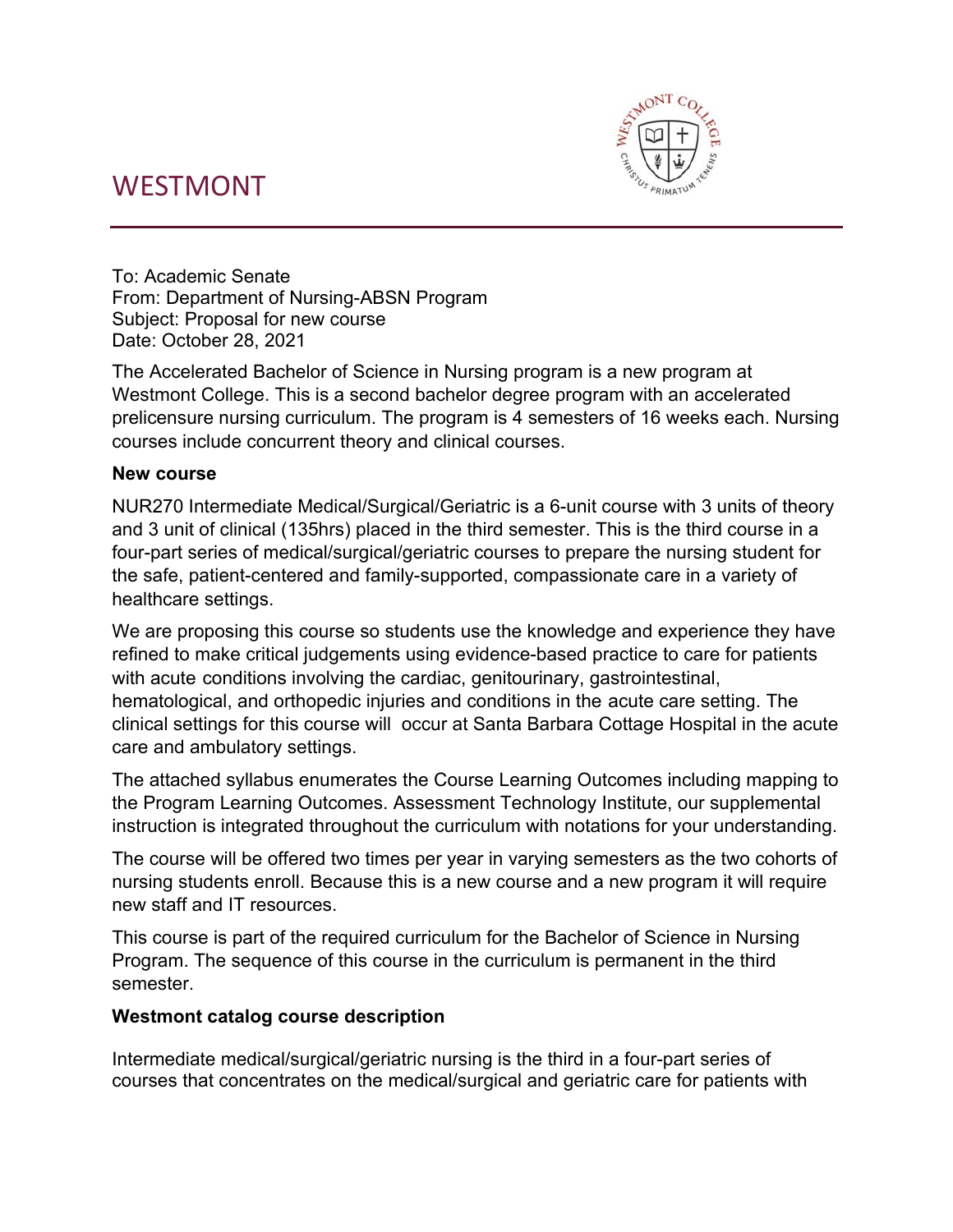acute conditions involving the cardiac, genitourinary, gastrointestinal, hematological, and orthopedic injuries and conditions. Students will begin to manage patient care on the interprofessional healthcare team, refine their clinical judgement, and effectively communicate with the patient and their support system with discharge planning.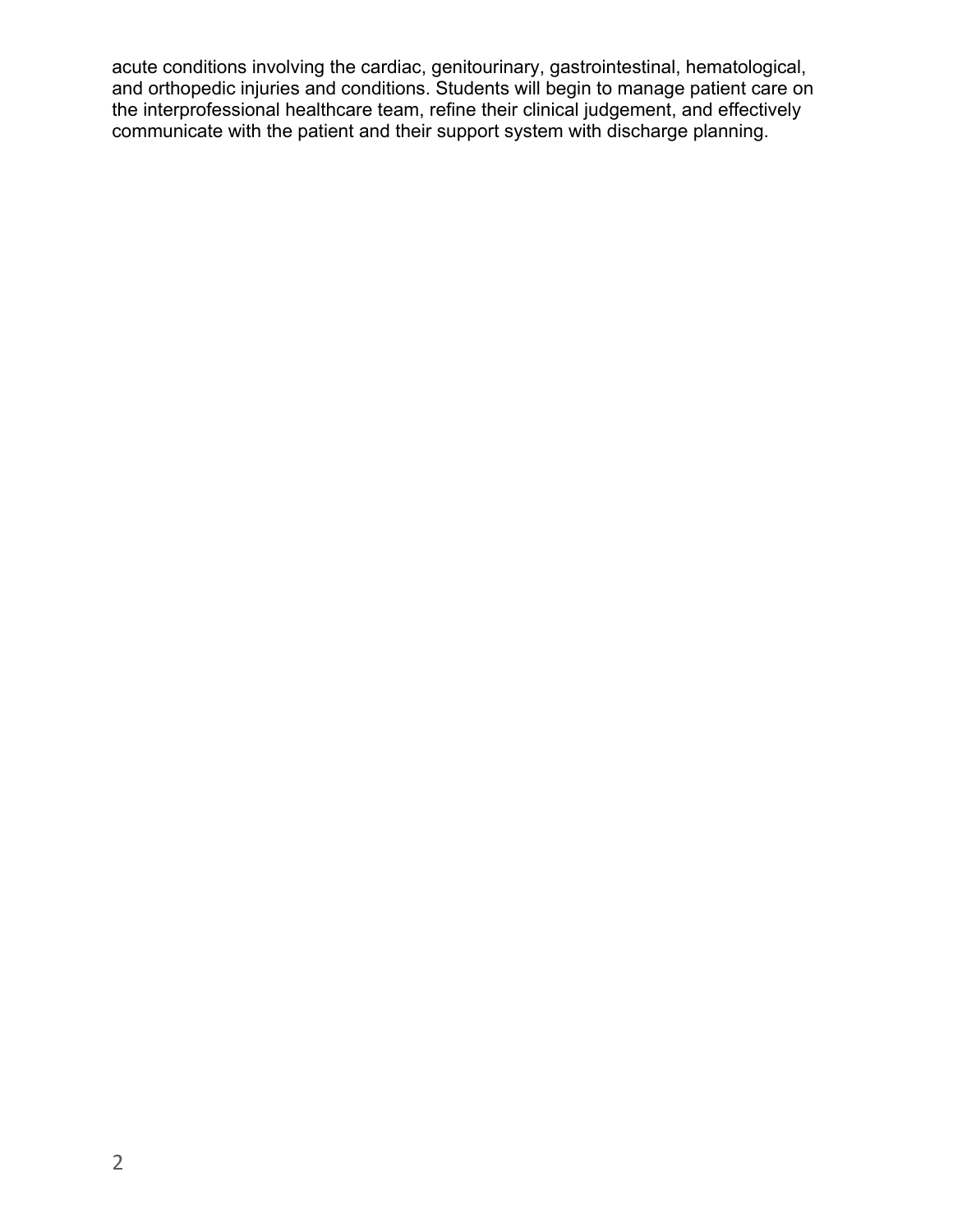

# NUR270 Intermediate Medical/Surgical Nursing

# 2022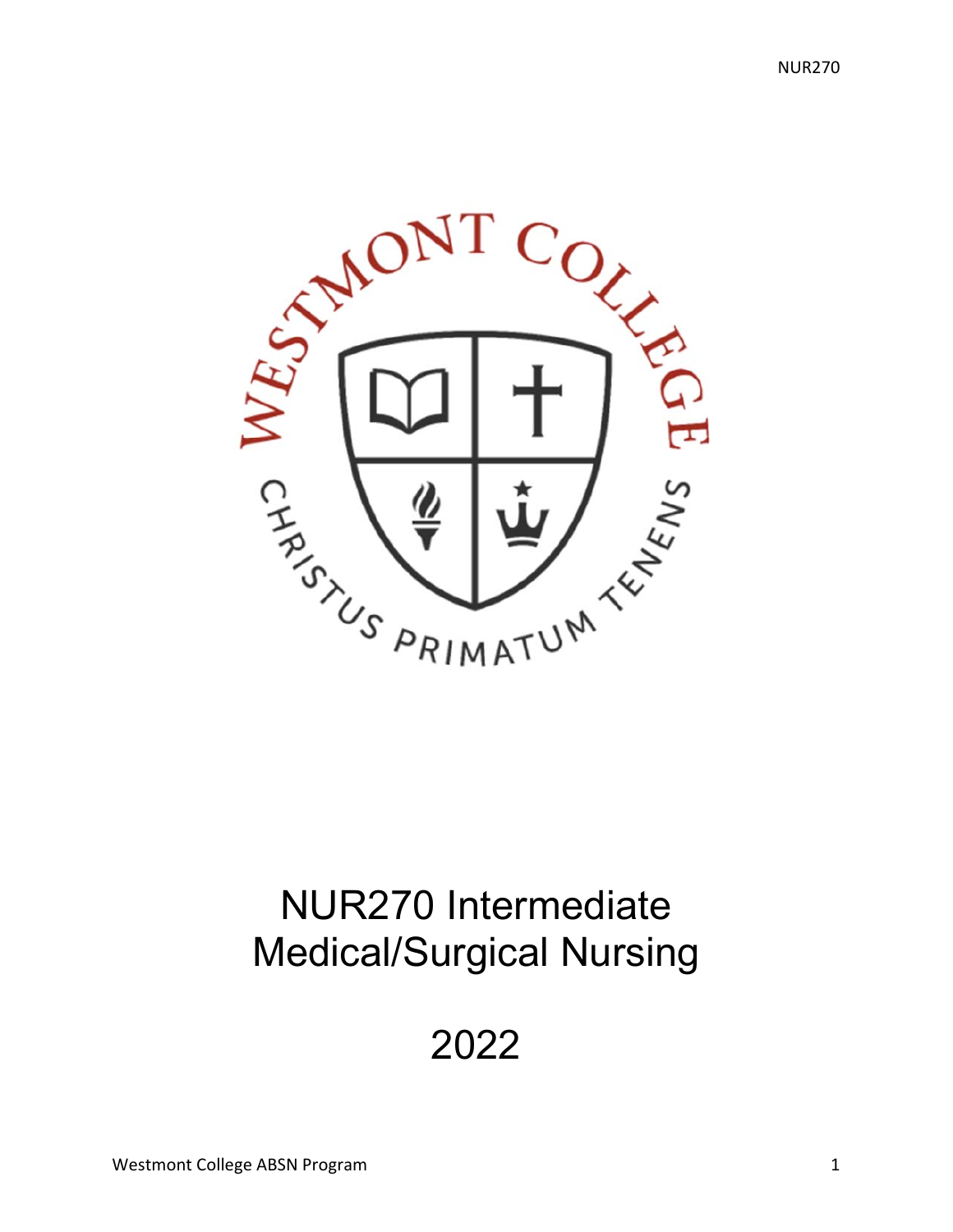## **NUR270 Intermediate Medical/Surgical Nursing**

**6 units (Theory=3units, Clinical=3units) Pre-requisites:** Acceptance into ABSN program **Placement in curriculum:** Prelicensure requirement

**Time:** TBD **Room:** TBD

**Course Faculty:** TBD **Faculty office:** TBD **Faculty email:** TBD **Faculty phone:** TBD **Faculty office hours:** TBD

#### **I. Important Information**

This is a course in a series of prelicensure nursing courses to prepare the nursing student for the safe, patient-centered and family-supported, compassionate care in a variety of healthcare settings. The best way to be prepared for your lecture and clinical experience is to maintain a healthy mental, physical, and spiritual life. Come to class after a good night's sleep, eat nutritious food, and stay current with reading assignments. For your clinical experience, come with excitement and understand you will continue to learn in the clinical setting and apply the concepts and skills you are learning in class. To help with your success in this course and program, it is not suggested you work more than 20 hours per week if you have to work.

#### **Westmont catalogue course description**

Intermediate medical/surgical/geriatric nursing is the third in a four-part series of courses that concentrates on the medical/surgical and geriatric care for patients with acute conditions involving the cardiac, genitourinary, gastrointestinal, hematological, and orthopedic injuries and conditions. Students will begin to manage patient care on the interprofessional healthcare team, refine their clinical judgement, and effectively communicate with the patient and their support system with discharge planning.

#### **Instructor's further description**

Your knowledge, skills, and attitude will continue to grow and be refined as we continue in the series of Med/Surg/Geriatric courses. You will begin to understand your role as the "manager of care" especially working with the interprofessional team consisting of discharge nurses and care coordinators, respiratory, physical, occupational, recreational therapists, pharmacist, the patient and family and physicians of different specialties.

#### **ABSN Program Mission**

Prepares faithful servant leaders to provide patient-centered and family supported safe, compassionate care for diverse populations and communities across the lifespan and in all health care settings.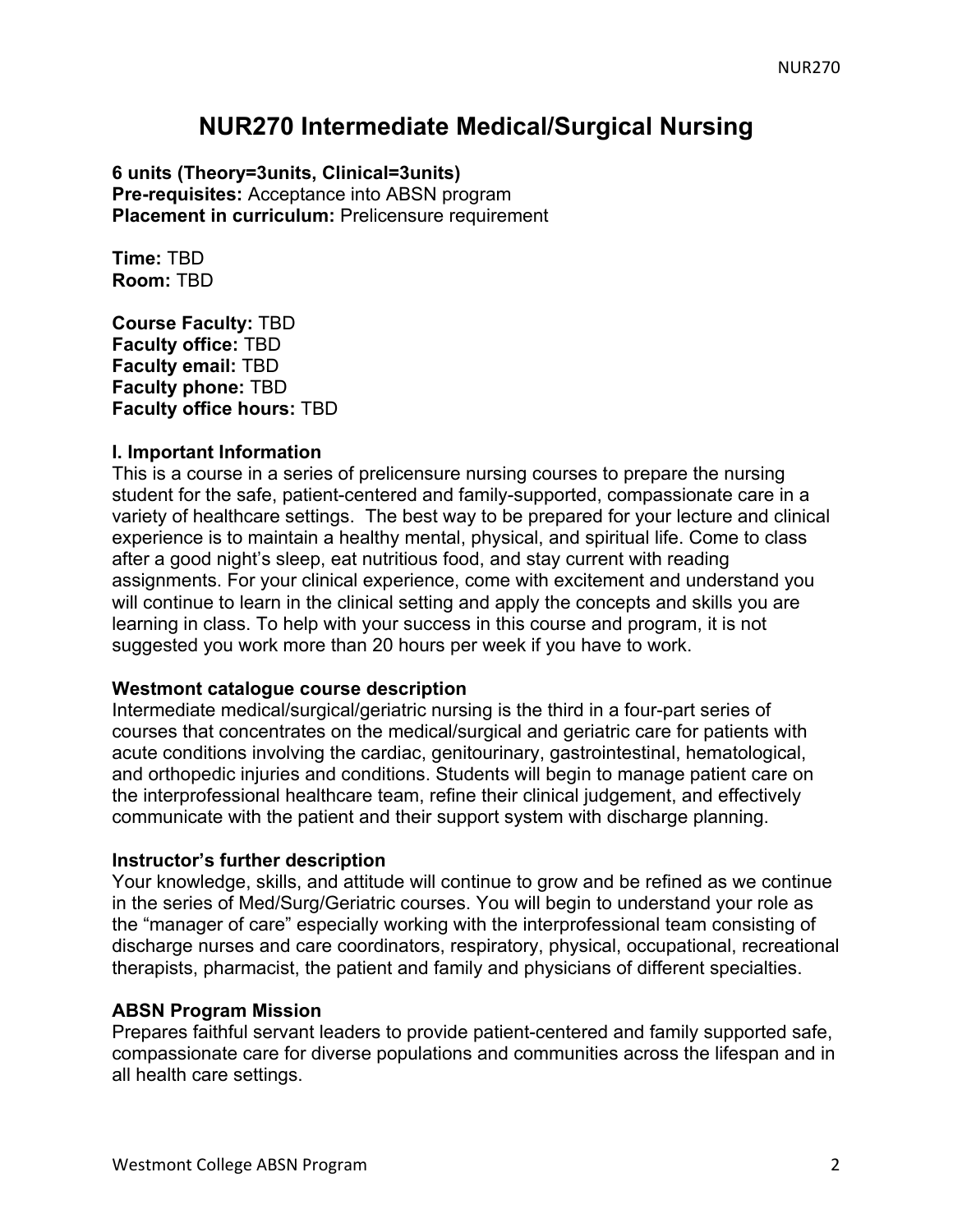#### **AACN Baccalaureate Essentials (2018)**

The Commission on Collegiate Nursing Education (CCNE) is an autonomous accrediting agency, contributing to the improvement of the public's health. A specialized/professional accrediting agency, CCNE strives to promote the quality and integrity of baccalaureate and graduate nursing programs. Following are the nine baccalaureate essentials used as the framework for the current curriculum. In 2021 the Essentials were revised and will be integrated into the curriculum over the next three years.

- I Liberal Education for Baccalaureate Generalist Nursing Practice
- II Basic Organizational and Systems Leadership for Quality Care and Patient **Safety**
- III Scholarship for Evidence-Based Practice
- IV Information Management and Application of Patient Care Technology
- V Healthcare Policy, Finance, and Regulatory Environments
- VI Interprofessional Communication and Collaboration for Improving Patient Health **Outcomes**
- VII Clinical Prevention and Population Health
- VIII Professionalism and Professional Values
- IX Baccalaureate Generalist Nursing Practice

#### **AACN Essentials (revised 2021)**

The Essentials: Core Competencies for Professional Nursing Education provides a framework for preparing individuals as members of the discipline of nursing, reflecting expectations across the trajectory of nursing education and applied experience. The *Essentials* introduce 10 domains that represent the essence of professional nursing practice and the expected competencies for each domain. The competencies accompanying each domain are designed to be applicable across four spheres of care (disease prevention/promotion of health and wellbeing, chronic disease care, regenerative or restorative care, and hospice/palliative/supportive care), across the lifespan, and with diverse patient populations.

#### **Domains for Nursing**

Domains are broad distinguishable areas of competence that, when considered in the aggregate, constitute a descriptive framework for the practice of nursing.

#### **The Ten Domains:**

Domain 1-Knowledge for Nursing Practice

- Domain 2-Person-centered Care
- Domain 3-Population Health

Domain 4-Scholarship for Nursing Practice

Domain 5-Quality and Safety

Domain 6-Interprofessional Partnerships

Domain 7-Systems-based Practice

Domain 8-Information and Healthcare Technology

Domain 9-Professionalism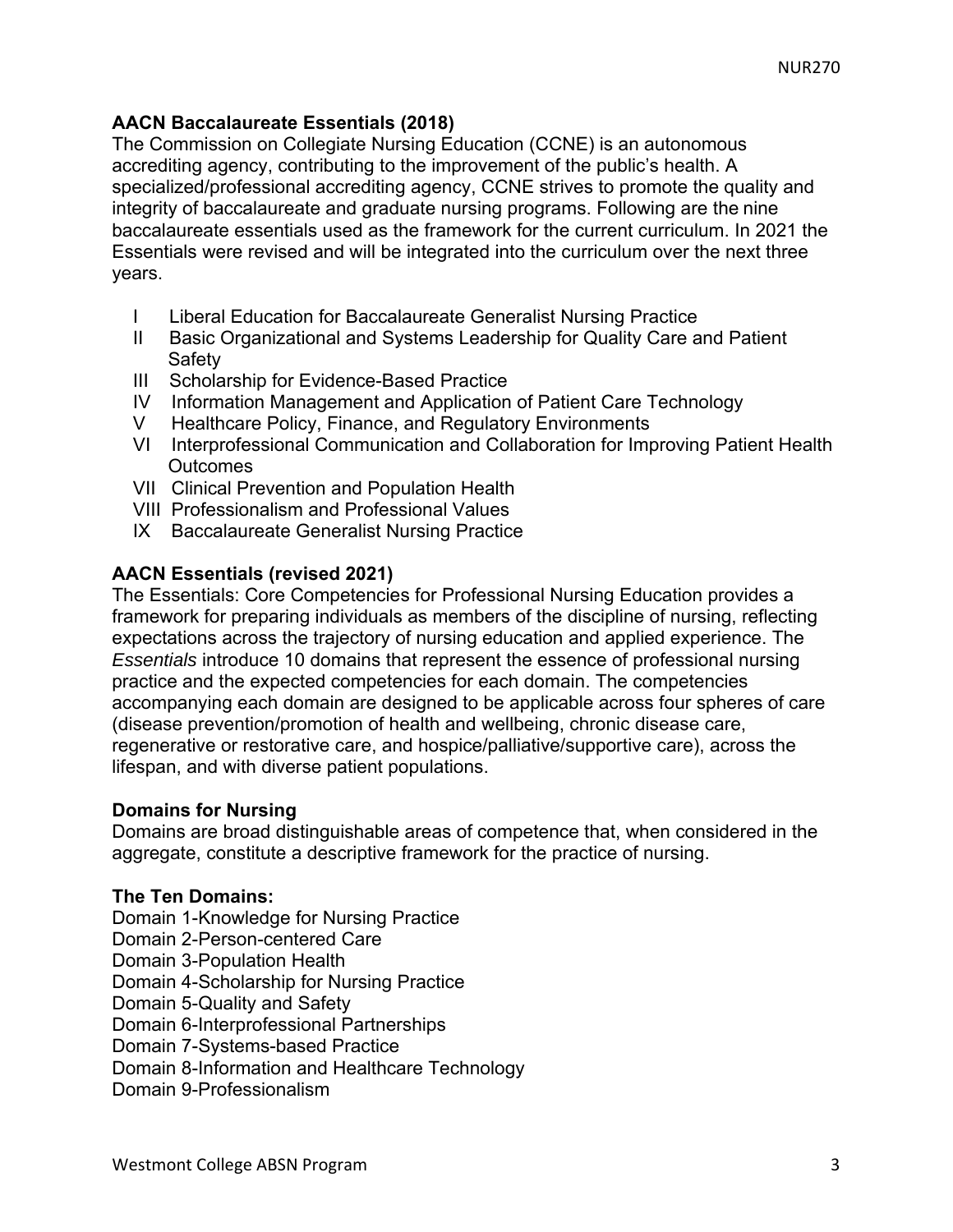Domain 10-Personal, Professionals, Leadership Development (The Essentials: Core Competencies for Professional Nursing Education, 2021)

#### **Program Learning Outcomes (PLO)**

1. Exhibit Christian character and servant leadership while providing compassionate care for a diverse population in communities across state, national, and global settings. 2. Evidence-based best practices, critical thinking, and clinical reasoning, inform clinical judgement for the provision of patient-centered, safe, quality care.

3. Create patient education plans that are culturally specific to the patient and that incorporate the family support system.

4. Communicate effectively with the interprofessional team to ensure a wholistic approach to patient-centered care.

5. Continue inquisitive learning by using the Electronic Medical Record and Informatics to meet quality metrics in a variety of healthcare and geographic settings.

6. Advocate for healthcare policies for the underserved, vulnerable populations to ensure equity with access to care for prevention, remedial, supportive, and rehabilitative nursing care regionally, nationally, and globally.

#### **Course Learning Outcomes (CLO)**

1. As the provider and manager of care, modifies plan of care using evidence-based best practices if assessment and diagnostic results change the acute condition of the patient.

2. Advocates for the patients biopsychosocial, cultural, and religious needs and preferences.

3. Effectively communicates with the interprofessional team when managing patientcentered compassionate care in the patient with acute conditions.

4. Continually evaluates the safety of the patient.

5. Examines the use of the electronic medical record (EMR) to track and trend data for clinical judgement and improvement of care.

6. Identifies quality improvement initiatives as important to the best outcomes of patientcentered, compassionate care across the continuum of care regionally, nationally, and globally.

7. Examines medication administration practice to ensure policy adherence and best practices for the safety of the patient.

8. Practices spiritual self-care to replenish energy and compassion for others.

#### **PLO and CLO Alignment Table**

| <b>Program Learning Outcomes</b>           | <b>Course Learning Outcomes</b>               |
|--------------------------------------------|-----------------------------------------------|
| 1. Exhibit Christian character and servant | 8. Practices spiritual self-care to replenish |
| leadership while providing compassionate   | energy and compassion for others.             |
| care for a diverse population in           |                                               |
| communities across state, national, and    |                                               |
| global settings.                           |                                               |
| 2. Evidence-based best practices, critical | 1. As the provider and manager of care,       |
| thinking, and clinical reasoning, inform   | modifies plan of care using evidence-         |
|                                            | based best practices if assessment and        |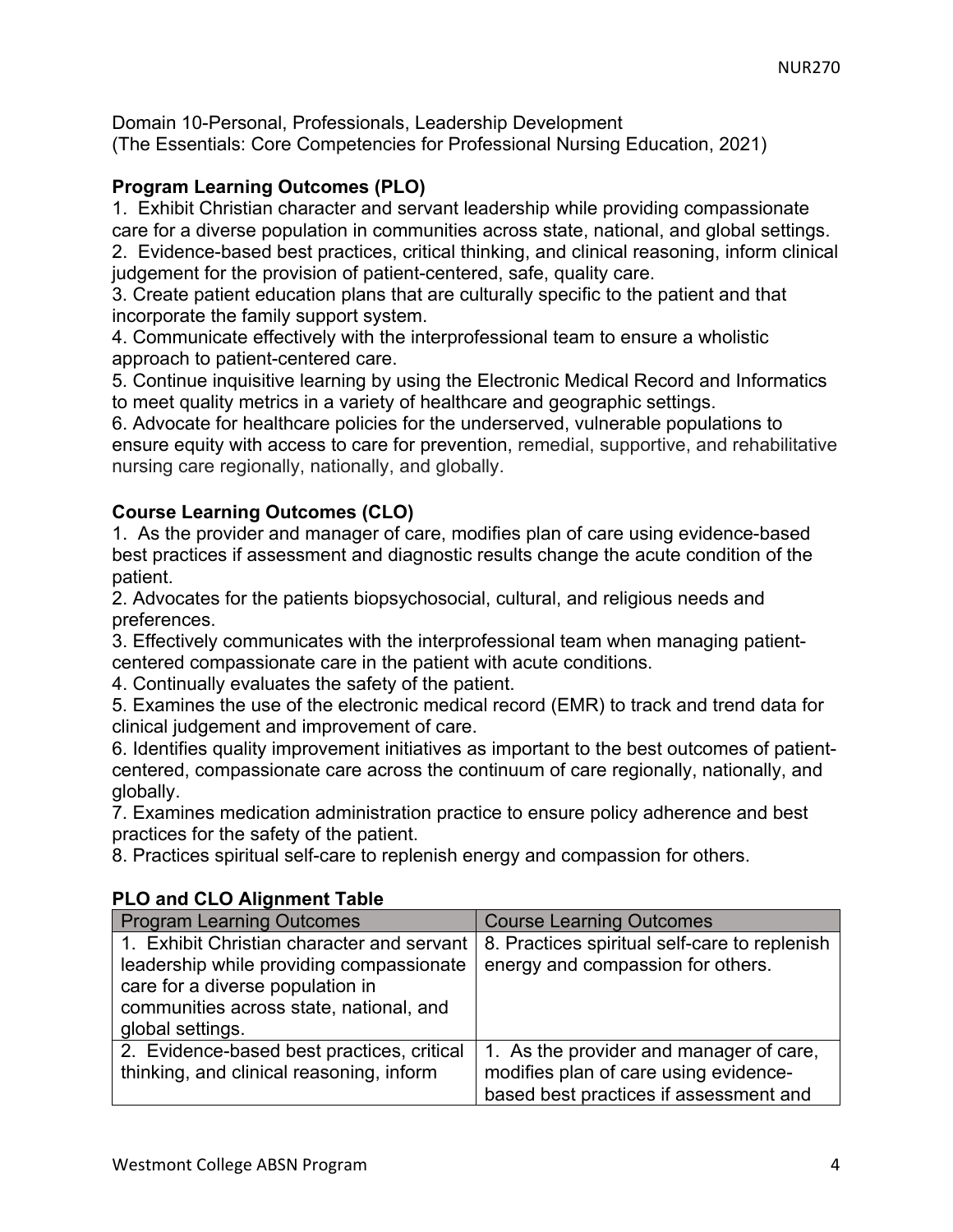| clinical judgement for the provision of<br>patient-centered, safe, quality care.                                                                                                | diagnostic results change the acute<br>condition of the patient.<br>4. Continually evaluates the safety of the<br>patient.<br>6. Identifies quality improvement<br>initiatives as important to the best<br>outcomes of patient care.<br>7. Examines medication administration<br>practice to ensure policy adherence and<br>best practices for the safety of the patient. |
|---------------------------------------------------------------------------------------------------------------------------------------------------------------------------------|---------------------------------------------------------------------------------------------------------------------------------------------------------------------------------------------------------------------------------------------------------------------------------------------------------------------------------------------------------------------------|
| 3. Create patient education plans that are                                                                                                                                      | 2. Advocates for the patients                                                                                                                                                                                                                                                                                                                                             |
| culturally specific to the patient and that                                                                                                                                     | biopsychosocial, cultural, and religious                                                                                                                                                                                                                                                                                                                                  |
| incorporate the family support system.                                                                                                                                          | needs and preferences.                                                                                                                                                                                                                                                                                                                                                    |
| 4. Communicate effectively with the                                                                                                                                             | 3. Effectively communicates with the                                                                                                                                                                                                                                                                                                                                      |
| interprofessional team to ensure a                                                                                                                                              | interprofessional team when managing                                                                                                                                                                                                                                                                                                                                      |
| wholistic approach to patient-centered                                                                                                                                          | patient-centered compassionate care in                                                                                                                                                                                                                                                                                                                                    |
| care.                                                                                                                                                                           | the patient with acute conditions.                                                                                                                                                                                                                                                                                                                                        |
| 5. Continue inquisitive learning by using<br>the Electronic Medical Record and<br>Informatics to meet quality metrics in a<br>variety of healthcare and geographic<br>settings. | 5. Examines the use of the electronic<br>medical record (EMR) to track and trend<br>data for clinical judgement and<br>improvement of care.                                                                                                                                                                                                                               |
| 6. Advocate for healthcare policies for the                                                                                                                                     | 6. Identifies quality improvement                                                                                                                                                                                                                                                                                                                                         |
| underserved, vulnerable populations to                                                                                                                                          | initiatives as important to the best                                                                                                                                                                                                                                                                                                                                      |
| ensure equity with access to care for                                                                                                                                           | outcomes of patient-centered,                                                                                                                                                                                                                                                                                                                                             |
| prevention, remedial, supportive, and                                                                                                                                           | compassionate care across the                                                                                                                                                                                                                                                                                                                                             |
| rehabilitative nursing care regionally,                                                                                                                                         | continuum of care regionally, nationally,                                                                                                                                                                                                                                                                                                                                 |
| nationally, and globally.                                                                                                                                                       | and globally.                                                                                                                                                                                                                                                                                                                                                             |

### **Required Textbooks**

| Title               | Author           | <b>Publisher</b>           | ISBN#          |
|---------------------|------------------|----------------------------|----------------|
| Psychology for      | <b>Barker</b>    | Sage                       | 9-781473925069 |
| Nursing &           |                  |                            |                |
| Healthcare          |                  |                            |                |
| Professional:       |                  |                            |                |
| Developing          |                  |                            |                |
| Compassionate       |                  |                            |                |
| Care                |                  |                            |                |
| Gerontologic        | Meiner & Yeager  | <b>Elsevier</b>            | 9-780323498111 |
| Nursing $(6th$ ed.) |                  |                            |                |
| Brunner &           | Hinkle & Cheever | <b>Lippincott Williams</b> | 9-781496355157 |
| Suddarth's          |                  | &                          |                |
| Textbook of         |                  | Wilkins                    |                |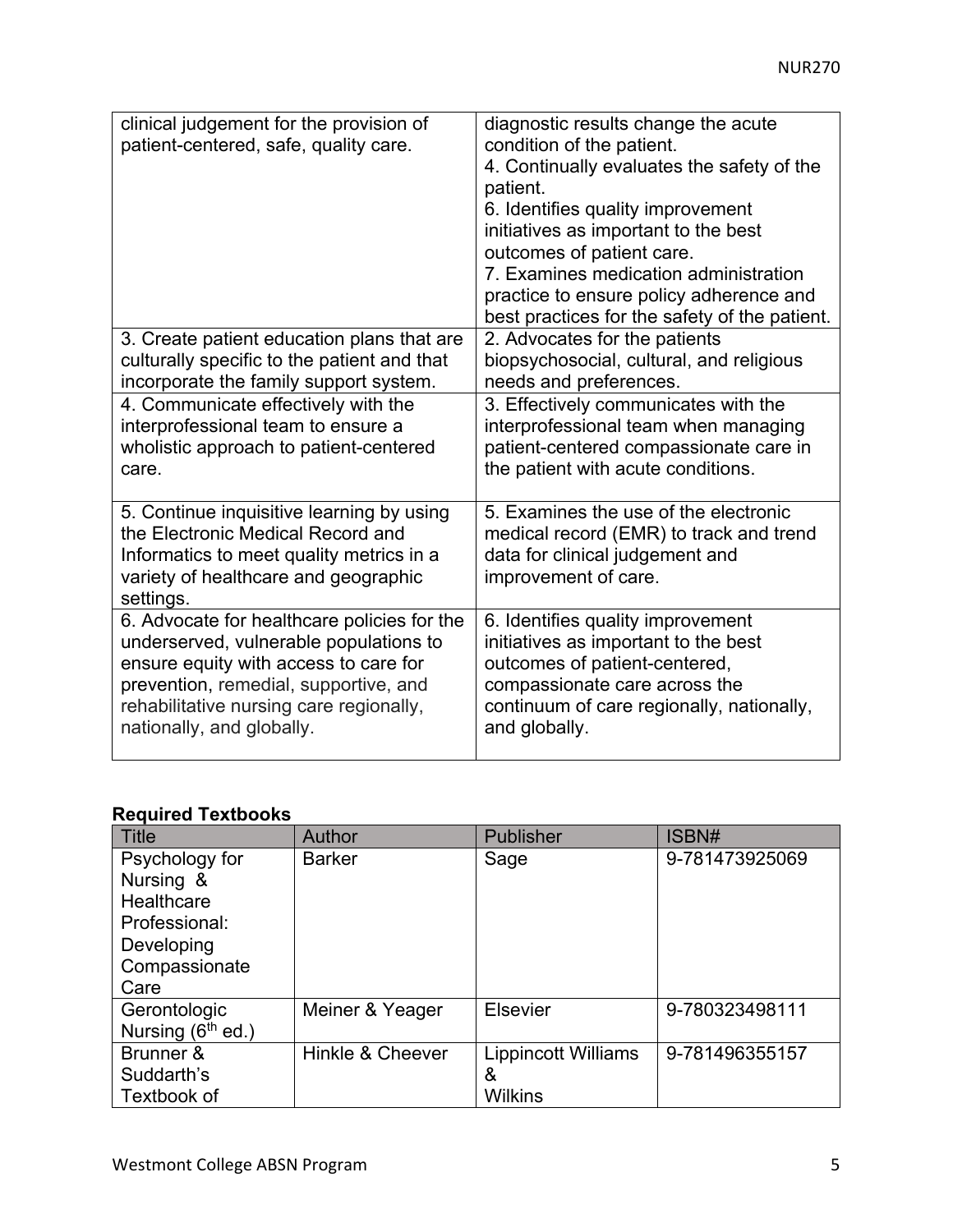| Medical-Surgical               |                                                                                           |                        |               |  |  |
|--------------------------------|-------------------------------------------------------------------------------------------|------------------------|---------------|--|--|
| Nursing (14 <sup>th</sup> ed.) |                                                                                           |                        |               |  |  |
|                                | Nursing Diagnosis textbook of your choice (can be a bundled application on smart          |                        |               |  |  |
| phone)                         |                                                                                           |                        |               |  |  |
|                                | <b>Nursing Drug</b> textbook of your choice (can be a bundled application on smart phone) |                        |               |  |  |
| <b>Publication Manual</b>      | American Psychological                                                                    | American Psychological | 978-143383216 |  |  |
| of the American                | Association                                                                               | Association            |               |  |  |
| Psychological                  |                                                                                           |                        |               |  |  |
| Association (7thed.)           |                                                                                           |                        |               |  |  |

#### **Supplemental Resources**

ATI Supreme Essentials provides the visual and auditory learners with skill vignettes, review modules, online tutorials, dosage calculation and safe medication practice, computer adaptive NextGen and current NCLEX test item types, civility tutorials, and ATI Pulse (analytics engine that predicts students probability of passing the NCLEX). ATI also provides a host of practice and proctored NCLEX style exams as well as a Predictor exam to prepare for the NCLEX. ATI tools will be fully integrated into each nursing course.

#### **Suggested Resources**

- **1.** Articles
- **2.** Position Papers
- **3.** Healthcare Policies
- **4.** Westmont College Library and online databases (EBSCO, ProQuest, ERIC, CINALH)

#### **Assessment of CLOs (Assignments, quizzes, exams)**

The assessments used in this course to measure your learning and meeting the content objectives and course learning outcomes will include class participation, quizzes, exams using NCLEX style questions, and a signature assessment (comprehensive assessment). If student earns <85% on any course exam, student must build a 20 question quiz using ATI's Learning System quiz bank on missed content as remediation for course exam. This quiz will be due on next class day.

| <b>Course Learning Outcomes</b>  | <b>Instructional activity</b> | <b>Assessment</b>           |
|----------------------------------|-------------------------------|-----------------------------|
| 8. Practices spiritual self-care | Lecture, class                | Self-reflection             |
| to replenish energy and          | discussion, and shared        |                             |
| compassion for others.           | experiences                   |                             |
|                                  |                               |                             |
| 1. As the provider and           | Lecture, class                | Quizzes, exams, and         |
| manager of care, modifies        | discussion, shared            | through evaluation of       |
| plan of care using evidence-     | experiences scaffolding       | clinical practice (Clinical |
| based best practices if          | case studies                  | evaluation tool)            |
| assessment and diagnostic        |                               |                             |
| results change the acute         |                               |                             |
| condition of the patient.        |                               |                             |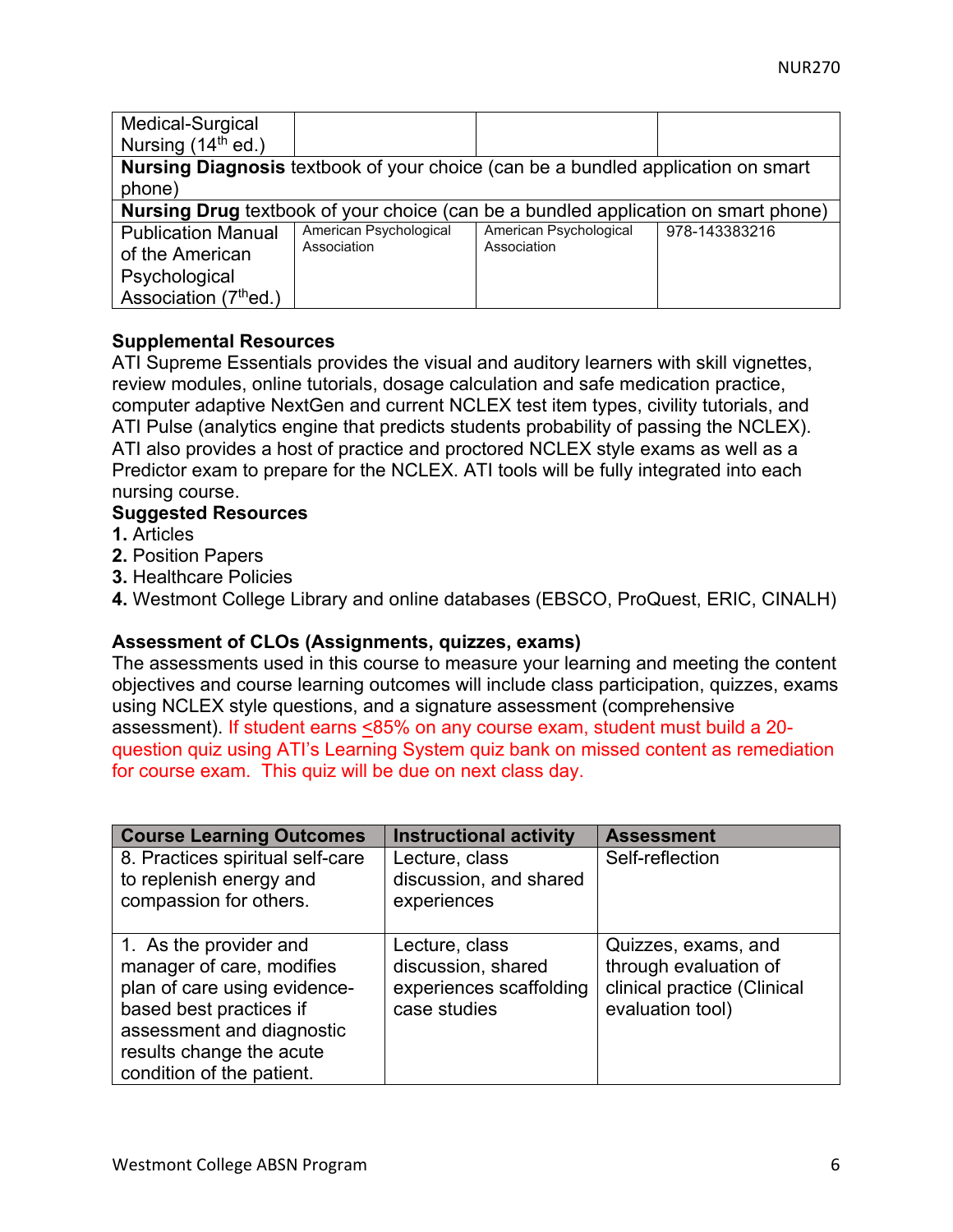| 2. Advocates for the patients<br>biopsychosocial, cultural, and<br>religious needs and<br>preferences.<br>3. Effectively communicates<br>with the interprofessional team<br>when managing patient-<br>centered compassionate care<br>in the patient with acute<br>conditions.<br>4. Continually evaluates the<br>safety of the patient.<br>5. Examines the use of the<br>electronic medical record<br>(EMR) to track and trend data<br>for clinical judgement and<br>improvement of care.<br>6. Identifies quality<br>improvement initiatives as<br>important to the best<br>outcomes of patient-centered,<br>compassionate care across<br>the continuum of care<br>regionally, nationally, and<br>globally.<br>7. Examines medication<br>administration practice to<br>ensure policy adherence and<br>best practices for the safety of |  |
|-----------------------------------------------------------------------------------------------------------------------------------------------------------------------------------------------------------------------------------------------------------------------------------------------------------------------------------------------------------------------------------------------------------------------------------------------------------------------------------------------------------------------------------------------------------------------------------------------------------------------------------------------------------------------------------------------------------------------------------------------------------------------------------------------------------------------------------------|--|
| the patient.                                                                                                                                                                                                                                                                                                                                                                                                                                                                                                                                                                                                                                                                                                                                                                                                                            |  |

Class participation = P/NC Weekly quizzes  $5 \times 10$ pts each = 50pts Exams  $4 \times 100$ pts each = 400pts Final exam is comprehensive<br>Comprehensive Final 100pts = 100pts Comprehensive Final 100pts  $Total = 550pts$ 

### **\*Student must pass theory with 75% and "Pass" clinical course to progress**

#### **II. Course Policies**

#### **Grading**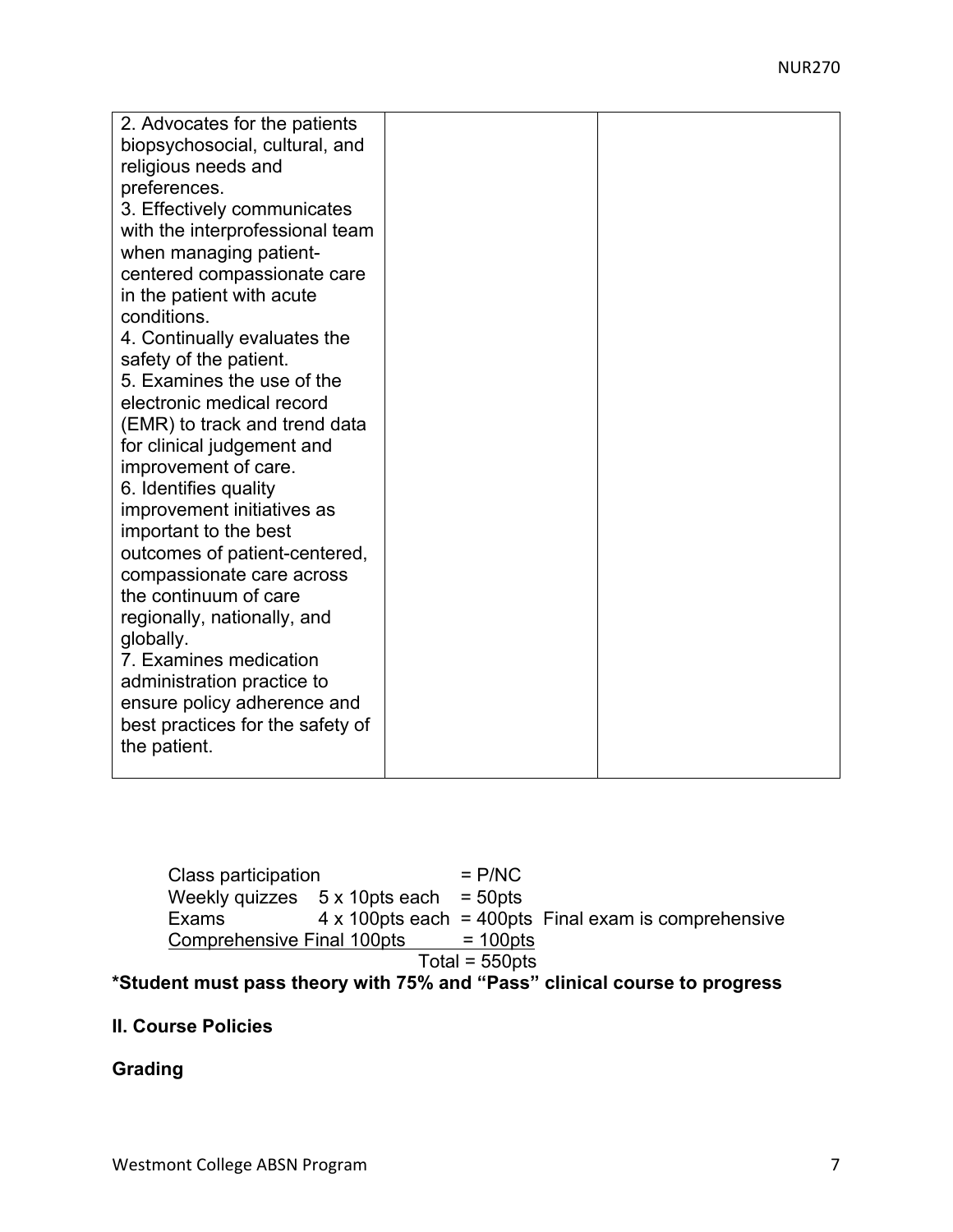Grade points per unit of credit are assigned on the following scale:

A 4 grade points

A- 3.7 grade points

B+ 3.3 grade points

B 3.0 grade points

B- 2.7 grade points

C+ 2.3 grade points

C 2.0 grade points

C- 1.7 grade points D+ 1.3 grade points

D 1.0 grade points

D- 0.7 grade points

P (At least D-) No grade points assigned. Not computed in the grade point average. F 0 grade points

NC (F) No grade points assigned. Not computed in the grade point average. W No grade points assigned. Not computed in grade point average.

WF No grade points assigned. Not computed in grade point average.

WP No grade points assigned. Not computed in grade point average.

WX No grade points assigned. Not computed in grade point average.

Westmont does not compute the units and grades students earned at other colleges in its grade average. (Exception: Courses and grades taken as part of a Westmont offcampus program are posted on the Westmont transcript and will be calculated in the Westmont GPA.)

Apart from the exceptions identified below, all courses at Westmont are graded using a letter scale (A, B, C, D, F).

Instructor Initiated Exceptions:

1. For pedagogical reasons, an instructor may elect to use P/NC grade reporting in any class not approved for GE credit. It is assumed that the same gradereporting

system will be applied to the entire class.

- 2. With the approval of the General Education Committee, P/NC grade reporting may be used in appropriate, GE-approved courses.
- 3. When P/NC grade reporting is used, the syllabus must reflect this fact. In addition, departments are encouraged to include a notice in the catalog that the course may use P/NC grading.

#### **Office of Disability Services**

Students who have been diagnosed with a disability are strongly encouraged to contact the Office of Disability Services as early as possible to discuss appropriate accommodations for this course. Formal accommodations will only be granted for students whose disabilities have been verified by the Office of Disability Services. These accommodations may be necessary to ensure your equal access to this course.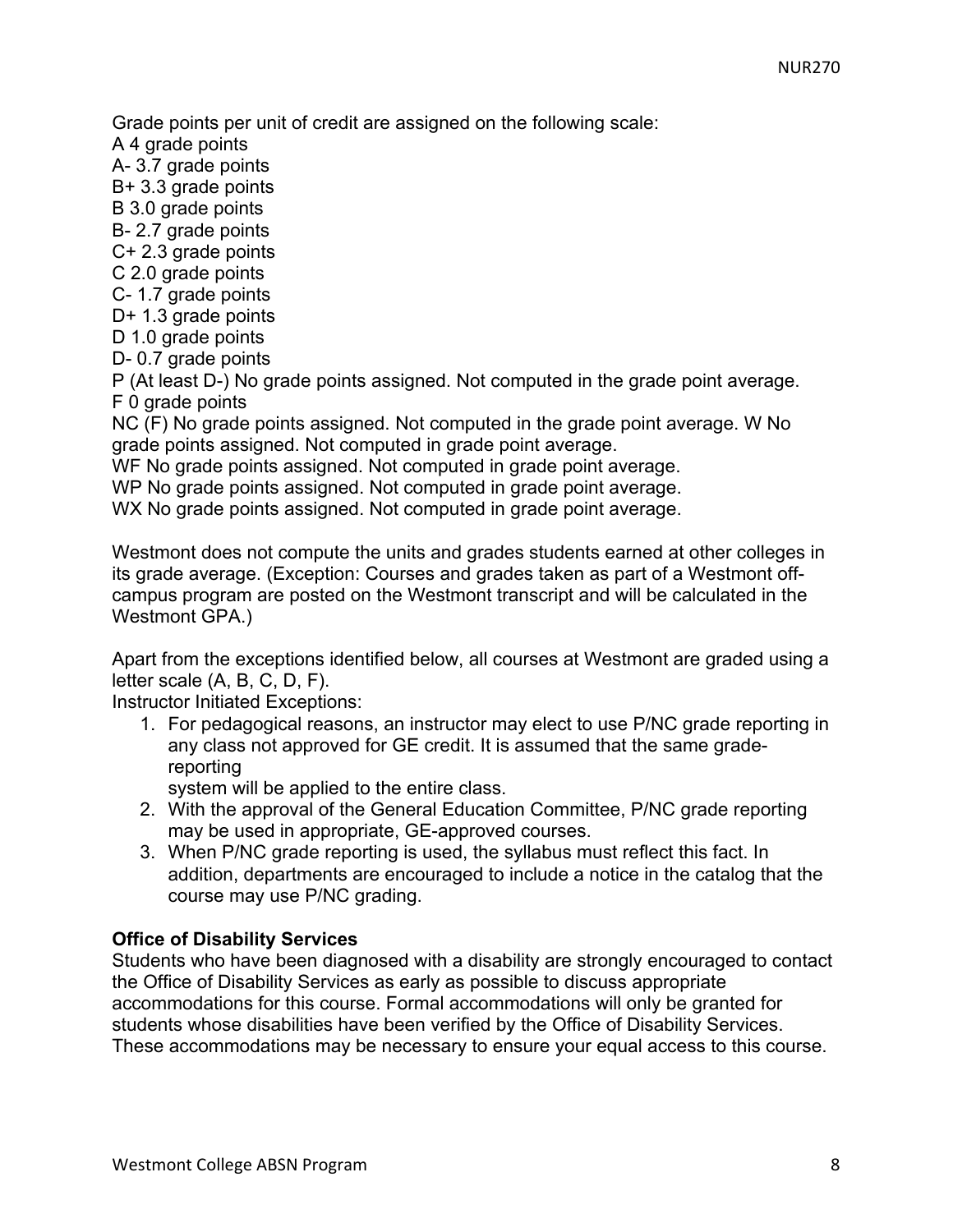Please contact Sheri Noble, Director of Disability Services. (310A Voskuyl Library, 565- 6186, snoble@westmont.edu) or visit the website for more information: http://www.westmont.edu/\_offices/disability

#### **Dress Code**

Comfortable, non-binding clothing

#### **Academic Integrity**

When students join our college community, they are expected, as apprentice scholars, to search for truth with integrity and accuracy. This quest requires humility about our abilities, respect for the ideas of others, and originality in our thinking. Since Westmont is a Christian community, the integrity of our scholarship is rooted in the integrity of our faith. We seek to be followers of Christ in the classroom, in the library, and at the privacy of our computers. Violations of academic integrity are a serious breach of trust within the Westmont community because they violate the regard for truth essential to genuine learning and Christian consistency. Such deception also hurts those students who do their work with integrity. Violations of Academic Integrity may consist of cheating (the use of unauthorized sources of information on an examination or other assignment), falsification (misrepresentation of facts in any academic project or obligation) or plagiarism (the use of someone else's words or ideas without giving proper credit). Faculty and students should operate in an environment of mutual trust and respect. Faculty will expect students to act in ways consistent with academic integrity. However, for both scholarly and spiritual reasons, cheating, falsification, plagiarism and all other violations of academic integrity will not be tolerated in the Westmont community. Please familiarize yourself with the entire Westmont College Academic Integrity Policy. This document defines different violations of academic integrity and their consequences. It also contains very helpful information on strategies to recognize violations of academic integrity before they occur. Dishonesty in the clinical setting, will not be tolerated and students will be removed followed by program suspension or termination.

#### **Technology in the Classroom**

Laptops, tablets, and smart phones can be used in the classroom with the permission of the faculty. The use of smart phones in the clinical setting will depend on each clinical setting's rules. Smart phones in the clinical setting can be used for clinical related resources (drug book, Tabers, calculation, etc). Recording lectures is also at the discretion of the faulty and permission must be granted.

#### **Emergencies**

In the event that an emergency occurs during instruction, it is important to be familiar with the practices in place for the classroom. Please review the document at https://integready.app.box.com/AnticipatingInClass and direct any questions or concerns to the Office of Institutional Resilience.

#### **III. Weekly course schedule**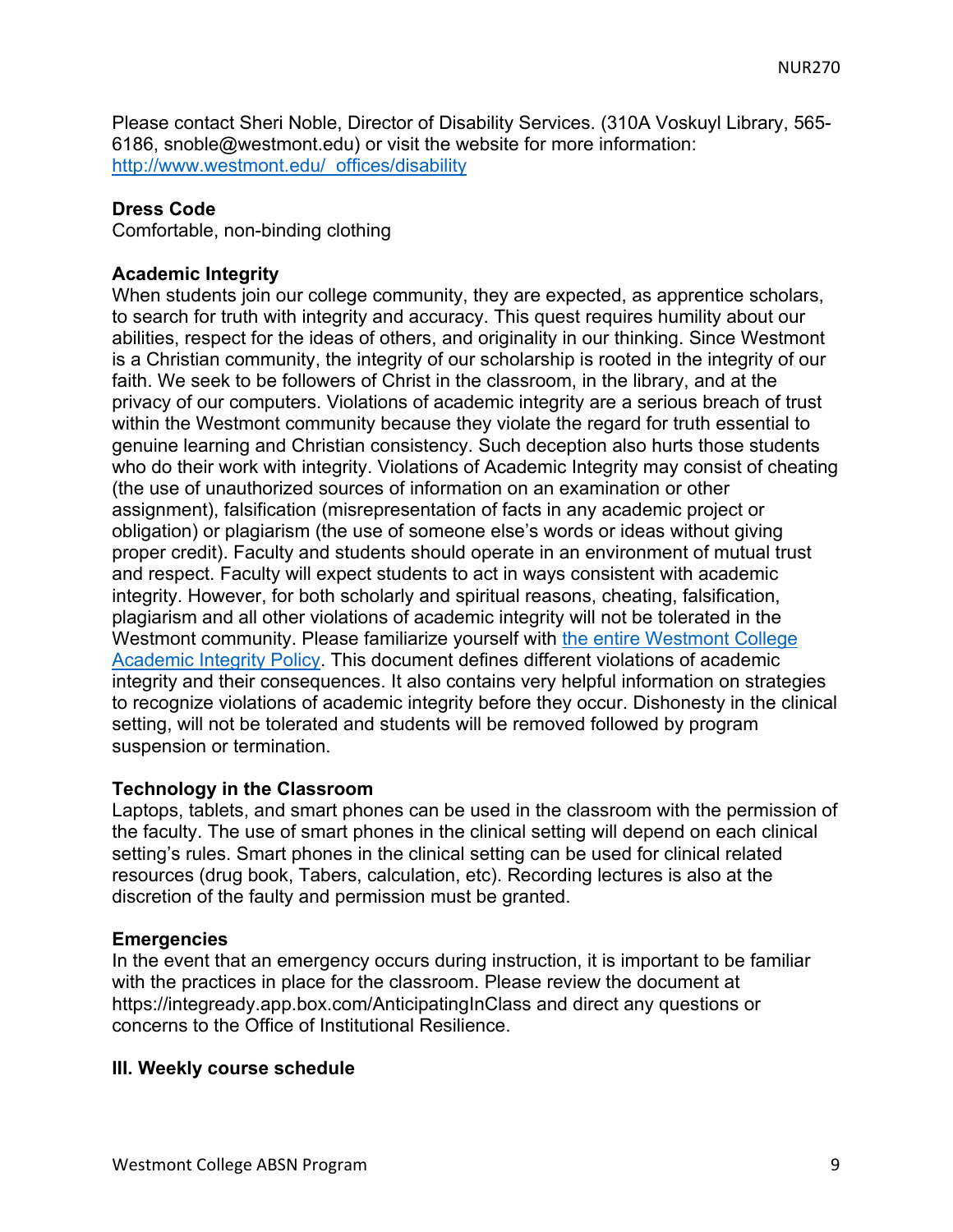#### **Textbooks:**

- 1. Medical/Surgical Nursing- Hinkle & Cheever (H&C)
- 2. Psychology of Nursing- Barker (Barker)
- 3. Gerontologic Nursing- Meiner & Yeager (Meiner)
- 4. Assessment Technologies Institute (ATI)

#### **\*Subject to change at any time, you will be notified of any changes**

| <b>Week</b>             | <b>Content Objectives</b>                                                                                                                                                                                                                                                                                                                                                                                                                                                                                                                                                                                                                                                                                                                                                                                                                                                                                                  | <b>Reading</b>                                                                                                                                      | <b>Activities and</b><br>assignments                                                                                                                           | <b>Outcome</b><br><b>Measurement</b> |
|-------------------------|----------------------------------------------------------------------------------------------------------------------------------------------------------------------------------------------------------------------------------------------------------------------------------------------------------------------------------------------------------------------------------------------------------------------------------------------------------------------------------------------------------------------------------------------------------------------------------------------------------------------------------------------------------------------------------------------------------------------------------------------------------------------------------------------------------------------------------------------------------------------------------------------------------------------------|-----------------------------------------------------------------------------------------------------------------------------------------------------|----------------------------------------------------------------------------------------------------------------------------------------------------------------|--------------------------------------|
| 1/2                     | -Orientation to class,                                                                                                                                                                                                                                                                                                                                                                                                                                                                                                                                                                                                                                                                                                                                                                                                                                                                                                     |                                                                                                                                                     |                                                                                                                                                                |                                      |
| $\overline{\mathbf{3}}$ | syllabi and clinical<br>-Cardiovascular<br>management (PVD, PAD,<br>arteriosclerosis,<br>atherosclerosis)<br>1. Apply assessment<br>parameters appropriate for<br>determining the status of<br>peripheral circulation.<br>2. Compare and contrast<br>PVD and PAD, their<br>causes, pathophysiologic<br>changes, clinical<br>manifestations,<br>interprofessional<br>management, and<br>prevention (Table 30-1).<br>3. Evaluate strategies to<br>prevent and treat venous<br>insufficiency, leg ulcers,<br>and varicose veins (Chart<br>$30-5$ ).<br>4. Discuss the use of<br>Ankle-brachial index in the<br>compassionate care of<br>patients with PAD (Chart<br>$30-1$ ).<br>5. Document accurate ABI<br>values in the EMR.<br>6. Create a nursing<br>diagnosis for a patient with<br>PVD (Chart 30-3).<br>7. Discuss the treatment of<br>Raynaud Phenomenon<br>and Burgers Disease.<br>8. Discuss the<br>pharmacological | H & C: Ch. 30<br>Meiner: CH.19,<br>pgs. 353-360<br>ATI<br><b>Pharmacology</b><br><b>Made Easy:</b><br><b>Cardiovascular</b><br><b>System module</b> | <b>Small group</b><br>activity:<br>Discuss the<br>modifiable and<br>nonmodifiable risk<br>factors for<br>atherosclerosis and<br>PAD.<br>-PAD, PVD<br>worksheet |                                      |
|                         | management of<br>cardiovascular disorders                                                                                                                                                                                                                                                                                                                                                                                                                                                                                                                                                                                                                                                                                                                                                                                                                                                                                  |                                                                                                                                                     |                                                                                                                                                                |                                      |
|                         | including the role of the<br>nurse in educating the<br>patient/support system.                                                                                                                                                                                                                                                                                                                                                                                                                                                                                                                                                                                                                                                                                                                                                                                                                                             |                                                                                                                                                     |                                                                                                                                                                |                                      |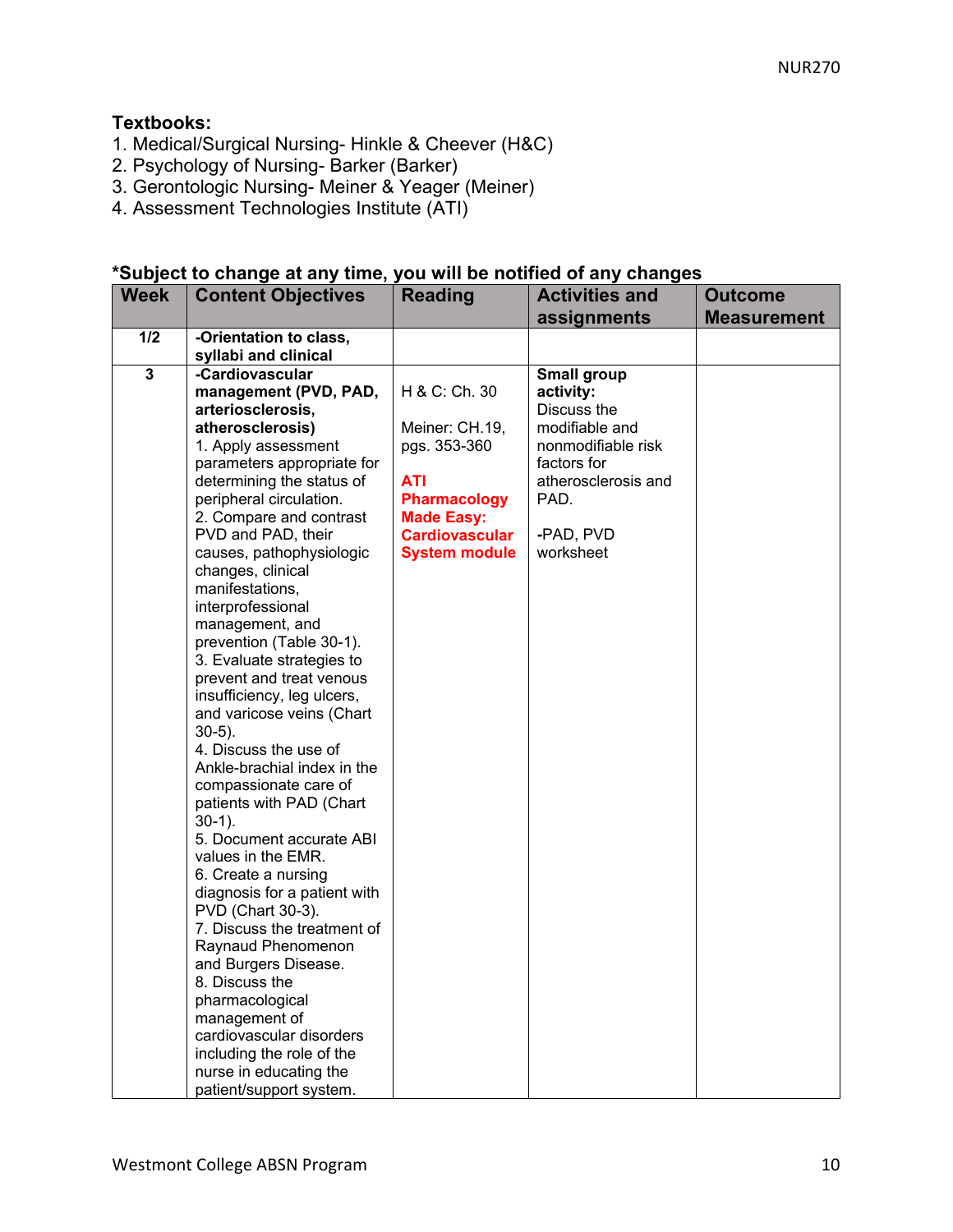|   | 9. Evaluate laboratory and    |                |                              |                |
|---|-------------------------------|----------------|------------------------------|----------------|
|   |                               |                |                              |                |
|   | diagnostic test for the       |                |                              |                |
|   | patient with cardiovascular   |                |                              |                |
|   | conditions.                   |                |                              |                |
|   |                               |                |                              |                |
| 4 | -Cardio-vascular              |                | -DVT case study              |                |
|   | management (DVT, leg          | H & C: Ch. 30  |                              |                |
|   | ulcers, MI)                   |                |                              |                |
|   | 1. Describe a DVT and its     | Meiner: CH. 17 | <b>Small group</b>           |                |
|   | cause, pathophysiologic       | pgs. 290-292   | discussion:                  |                |
|   | changes, clinical             | and 343        | <b>Complete the Critical</b> |                |
|   |                               |                |                              |                |
|   | manifestations,               |                | thinking exercise #2         |                |
|   | interprofessional             |                | at the end of the            |                |
|   | management, and               |                | chapter. Be prepared         |                |
|   | prevention (Table 30-2).      |                | to explain your              |                |
|   | 2. Compare DVT                |                | answers.                     |                |
|   | medication management         |                |                              |                |
|   | while patient is in-patient   |                | <b>ATI Dosage</b>            |                |
|   | versus out-patient (Chart     |                | <b>Calculations and</b>      |                |
|   | $30-10$ ).                    |                | <b>Safe Medication</b>       |                |
|   | 3. Evaluate the PTT value     |                | <b>Administration</b>        |                |
|   | in the EMR prior to           |                | <b>Case Study: Acute</b>     |                |
|   | administering                 |                | мı                           |                |
|   | anticoagulants.               |                |                              |                |
|   | 4. Compare the                |                |                              |                |
|   |                               |                |                              |                |
|   | pathophysiology, clinical     |                |                              |                |
|   | manifestations, and           |                |                              |                |
|   | treatment of angina           |                |                              |                |
|   | pectoris (Chart 27-5)         |                |                              |                |
|   | versus myocardial             |                |                              |                |
|   | infarction (Chart 27-6, 27-   |                |                              |                |
|   | 7, Chart 27-9).               |                |                              |                |
|   | 5. Create an                  |                |                              |                |
|   | interprofessional evidence-   |                |                              |                |
|   | based plan of care for the    |                |                              |                |
|   | patient with acute            |                |                              |                |
|   | myocardial infarction.        |                |                              |                |
|   | 6.9. Evaluate laboratory      |                |                              |                |
|   | and diagnostic test for the   |                |                              |                |
|   | patient with MI.              |                |                              |                |
|   | 7. Manage the older adult     |                |                              |                |
|   | with MI according to their    |                |                              |                |
|   | specific needs.               |                |                              |                |
|   | 8. Discuss the                |                |                              |                |
|   | pharmacological               |                |                              |                |
|   | management of myocardial      |                |                              |                |
|   | infarction including the role |                |                              |                |
|   |                               |                |                              |                |
|   | of the nurse in educating     |                |                              |                |
|   | the patient/support system.   |                |                              |                |
|   | 9. Consider the importance    |                |                              |                |
|   | of cardiac rehabilitation.    |                |                              |                |
|   |                               |                |                              |                |
| 5 | -Nutrition (oral and          | Barker: Ch. 5  | <b>Class discussion:</b>     | Quiz-weeks 1 & |
|   | parenteral feeding) and       |                | Discuss the                  | 2              |
|   | Liver disease                 | H & C: Ch. 44, | components of                |                |
|   |                               | 49             | "person-centered"            |                |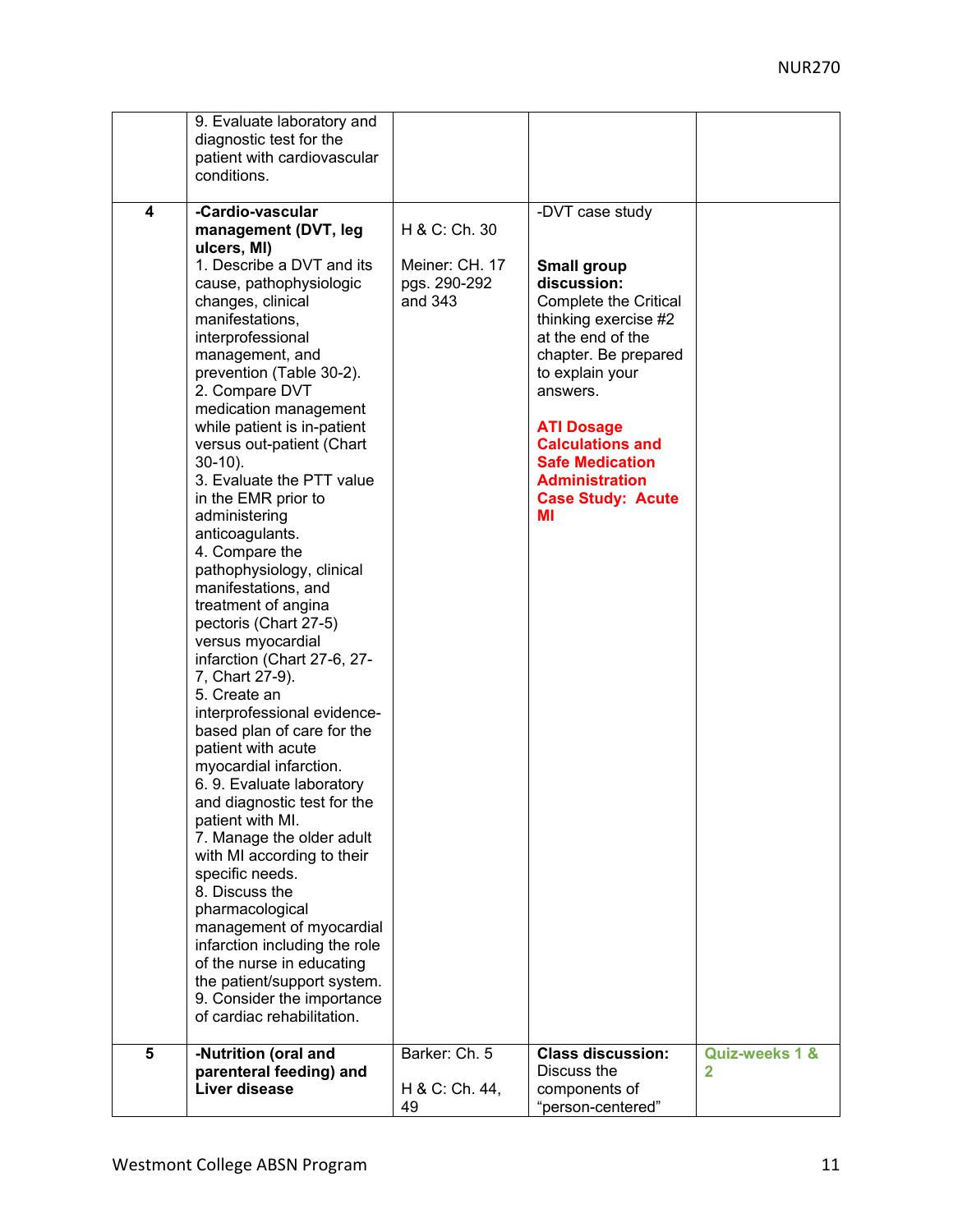| 1. Discuss what it is to be                          |                | care on pg. 102 in          |  |
|------------------------------------------------------|----------------|-----------------------------|--|
| "person-centered."                                   | Meiner: Ch. 9, | Barker text.                |  |
| 2. Explore the significance                          | 21 pgs.414-419 |                             |  |
| of person-centered                                   |                | <b>Small group</b>          |  |
| approaches in                                        | ATI:           | discussion:                 |  |
| contemporary society.                                |                | <b>Ethical decision-</b>    |  |
| 3. Differentitate between                            |                | making                      |  |
| the various factors that                             |                | Read and discuss the        |  |
| influence nutritional risk in                        |                | Ethical Dilemma in          |  |
| older adults.                                        |                | Ch. 44 (Chart 44-4)         |  |
|                                                      |                |                             |  |
| 4. Describe the importance                           |                |                             |  |
| of the interprofessional                             |                | <b>ATI Skills Modules</b>   |  |
| team in managing                                     |                | <b>Enteral Tube Feeding</b> |  |
| nutritional support in the                           |                | <b>Virtual Client:</b>      |  |
| older adult.                                         |                | <b>Nutrition</b>            |  |
| 5. Discuss the purposes,                             |                |                             |  |
| management of, and types                             |                |                             |  |
| of enteral and parenteral                            |                |                             |  |
| nutrition support (Table 44-                         |                |                             |  |
| $1$ ).                                               |                |                             |  |
| 6. Evaluate the patient-                             |                |                             |  |
| centered nursing                                     |                |                             |  |
|                                                      |                |                             |  |
| interventions used to                                |                |                             |  |
| prevent complications                                |                |                             |  |
| (Chart 44-1, Table 44-3)                             |                |                             |  |
| from enteral and parenteral                          |                |                             |  |
| nutrition support.                                   |                |                             |  |
| 7. Analyze safety                                    |                |                             |  |
| measures to decrease the                             |                |                             |  |
| risk of aspiration from tube                         |                |                             |  |
| feedings (Chart 44-2).                               |                |                             |  |
| 8. Create a patient-                                 |                |                             |  |
| centered safety plan when                            |                | <b>Class discussion on</b>  |  |
| initiating and maintaining                           |                | the quality                 |  |
| parenteral nutrition. Ensure                         |                | measure: Prevention         |  |
| accurate and relevant                                |                | of CVC related              |  |
|                                                      |                |                             |  |
| documentation in the EMR.                            |                | bloodstream                 |  |
| 9. Compare and contrast                              |                | infections.                 |  |
| the care, maintenance, and                           |                |                             |  |
| complications of central                             |                |                             |  |
| versus peripherally                                  |                |                             |  |
| inserted catheters for                               |                |                             |  |
| parenteral nutrition use                             |                |                             |  |
| (Table 44-5).                                        |                |                             |  |
| 10. Compare the various                              |                |                             |  |
| types of hepatitis and their                         |                |                             |  |
| causes, prevention, clinical                         |                |                             |  |
| manifestations, patient-                             |                |                             |  |
| centered, compassionate                              |                |                             |  |
| care, prognosis and home                             |                |                             |  |
| health care needs.                                   |                |                             |  |
| 11. Discuss the                                      |                |                             |  |
| pharmacologic                                        |                |                             |  |
|                                                      |                |                             |  |
| management of hepatitis<br>including the role of the |                |                             |  |
|                                                      |                |                             |  |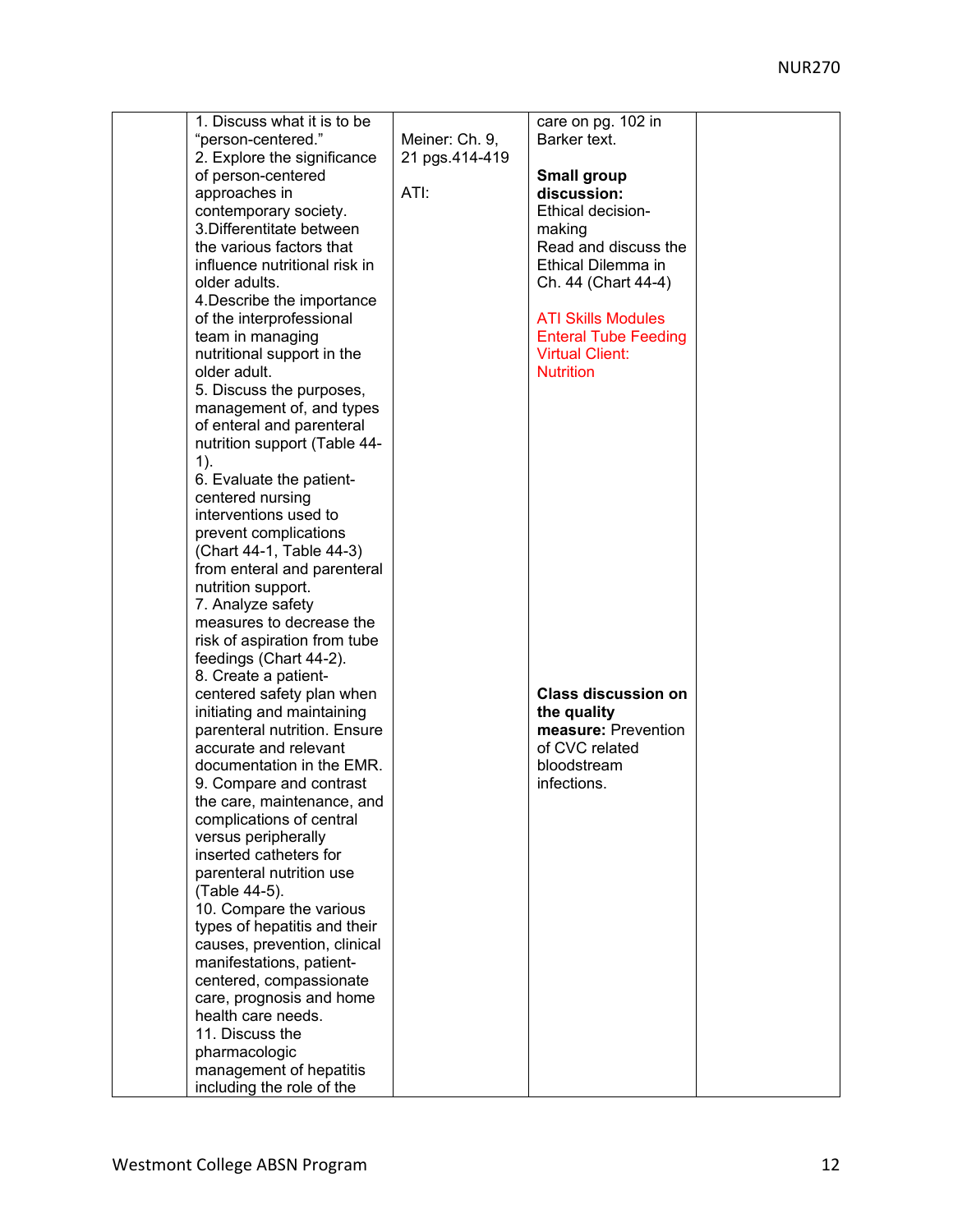|                | nurse in educating the       |                       |                              |                       |
|----------------|------------------------------|-----------------------|------------------------------|-----------------------|
|                | patient/support system.      |                       |                              |                       |
|                | 12. 9. Evaluate laboratory   |                       |                              |                       |
|                | and diagnostic test for the  |                       |                              |                       |
|                | patient with liver disease.  |                       |                              |                       |
| 6              |                              |                       | <b>Class discussion:</b>     |                       |
|                | -Hematology (Anemia,         |                       |                              | <b>Exam 1 (weeks</b>  |
|                | SS                           | H & C: Ch. 33         | Discuss the                  | 1, 2 & 3              |
|                | 1. Differentiate between     |                       | psychological impact         |                       |
|                | the hypoproliferative and    | Meiner: Ch. 19        | of long-term                 |                       |
|                | the hemolytic anemias and    | pgs. 358-360          | hospitalization and          |                       |
|                | compare and contrast the     |                       | care of young                |                       |
|                | physiologic mechanisms,      | ATI:                  | patients with sickle-        |                       |
|                | clinical manifestations,     |                       | cell disease.                |                       |
|                | medical management, and      |                       |                              |                       |
|                | nursing interventions for    |                       | <b>Complete ALT</b>          |                       |
|                | each.                        |                       | <b>System Disorder for</b>   |                       |
|                |                              |                       | <b>Sickle Cell Disease</b>   |                       |
|                | 2. Apply the nursing         |                       |                              |                       |
|                | process as a framework for   |                       |                              |                       |
|                | patient-centered care of     |                       |                              |                       |
|                | patients with sickle cell    |                       |                              |                       |
|                | anemia and sickle cell       |                       |                              |                       |
|                | crises.                      |                       |                              |                       |
|                | 3. Discuss the               |                       |                              |                       |
|                | pharmacological              |                       |                              |                       |
|                | management of sickle cell    |                       |                              |                       |
|                | disease including the role   |                       |                              |                       |
|                | of the nurse in educating    |                       |                              |                       |
|                | the patient/support system.  |                       |                              |                       |
|                | 4. Discuss iron deficiency   |                       |                              |                       |
|                | anemia in the older adult.   |                       |                              |                       |
|                | 5. Review trended RBC        |                       |                              |                       |
|                |                              |                       |                              |                       |
|                | data in the EMR to make      |                       |                              |                       |
|                | informed clinical decisions. |                       |                              |                       |
| $\overline{7}$ | -Hematology (blood           |                       | Small group                  | <b>Quiz-week 3</b>    |
|                | transfusion)                 | H & C: Ch. 32         | discussion:                  |                       |
|                | 1. Discuss nursing           | (blood                | Discuss the                  |                       |
|                | implications for the safe    | transfusion           | consequence of               |                       |
|                | administration of blood      | information)          | administering the            |                       |
|                | components.                  |                       | wrong blood product          |                       |
|                | 2. Construct own routine     | <b>ATI Skills</b>     | to a patient. Consider       |                       |
|                | for the safeguards of        | <b>Module Blood</b>   | how you will                 |                       |
|                | patient blood products       | Administration        | safeguard this.              |                       |
|                | transfusion.                 |                       |                              |                       |
|                |                              |                       | <b>ATI Skills Module</b>     |                       |
|                |                              |                       | <b>Virtual Client: Blood</b> |                       |
|                |                              |                       | <b>Transfusion</b>           |                       |
| 8              | -GU (cystitis, pylo, Acute   |                       | <b>Class discussion:</b>     | <b>Exam 2 (weeks)</b> |
|                |                              | H & C: Ch. 53,        |                              |                       |
|                | renal failure)               |                       | CAUTI as a quality           | $4-5)$                |
|                | 1. Demonstrate               | 55                    | measure                      |                       |
|                | understanding of the role    |                       |                              |                       |
|                | of the kidneys in regulating | Meiner: Ch. 22        | <b>ATI Skills Module</b>     |                       |
|                | fluid and electrolyte        |                       | <b>Urinary Elimination:</b>  |                       |
|                | balance, acid-base           | <b>ATI Skills</b>     | <b>Practice Challenges</b>   |                       |
|                | balance, and related         | <b>Module Urinary</b> |                              |                       |
|                | nursing implications.        | Elimination           |                              |                       |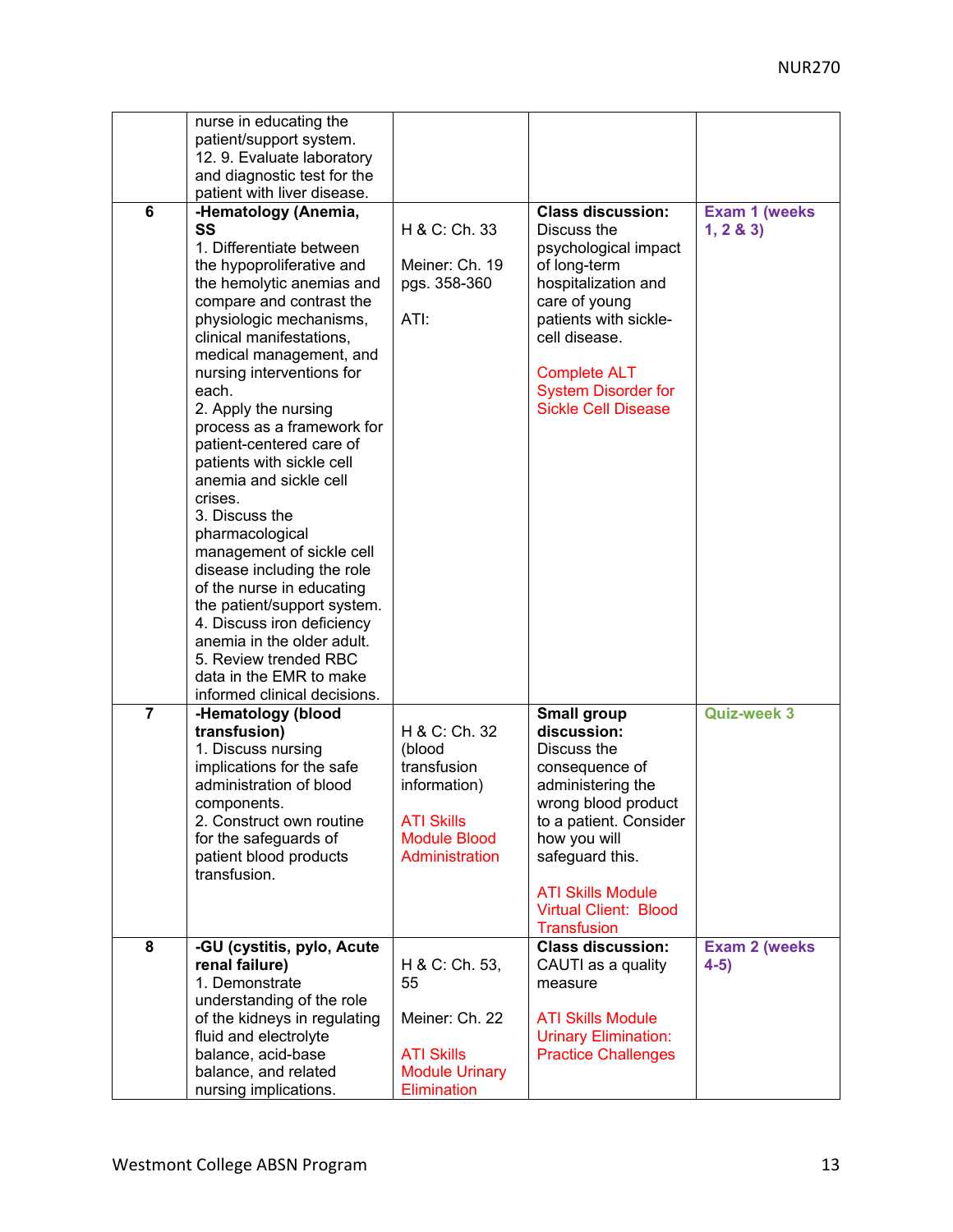|   | 2. Discriminate between       |                |                          |                    |
|---|-------------------------------|----------------|--------------------------|--------------------|
|   | normal and abnormal           |                |                          |                    |
|   | assessment findings of        |                |                          |                    |
|   | upper and lower urinary       |                |                          |                    |
|   | tract function.               |                |                          |                    |
|   |                               |                |                          |                    |
|   | 3. Discuss how aging          |                |                          |                    |
|   | affects normal bladder        |                |                          |                    |
|   | function.                     |                |                          |                    |
|   | 4. Evaluate laboratory and    |                |                          |                    |
|   | diagnostic test for the       |                |                          |                    |
|   | patient with GU               |                |                          |                    |
|   | conditions/infection.         |                |                          |                    |
|   | 5. Construct a patient-       |                |                          |                    |
|   | centered plan of care for     |                |                          |                    |
|   | the male patient with         |                |                          |                    |
|   | benign prostatic              |                |                          |                    |
|   | hypertrophy.                  |                |                          |                    |
|   | 6. Analyze factors            |                |                          |                    |
|   | contributing to upper and     |                |                          |                    |
|   | lower urinary tract           |                |                          |                    |
|   | infections (Chart 55-2, 55-   |                |                          |                    |
|   | 3).                           |                |                          |                    |
|   | 7. Apply the nursing          |                |                          |                    |
|   | process as a framework for    |                |                          |                    |
|   | the patient-centered,         |                |                          |                    |
|   | compassionate care of the     |                |                          |                    |
|   | patient with kidney stones.   |                |                          |                    |
|   | 8. Discuss the                |                |                          |                    |
|   | pharmacological               |                |                          |                    |
|   | management of urinary         |                |                          |                    |
|   | tract infections including    |                |                          |                    |
|   | the role of the nurse in      |                |                          |                    |
|   | educating the                 |                |                          |                    |
|   | patient/support system.       |                |                          |                    |
|   | (Table 55-1) and urinary      |                |                          |                    |
|   | incontinence or retention.    |                |                          |                    |
|   |                               |                |                          |                    |
|   | 9. Differentiate the patient- |                |                          |                    |
|   | centered, compassionate       |                |                          |                    |
|   | care of the patient           |                |                          |                    |
|   | presenting with upper UTI     |                |                          |                    |
|   | versus lower UTI.             |                |                          |                    |
|   | 10. Evaluate the quality      |                |                          |                    |
|   | core measure for catheter     |                |                          |                    |
|   | assisted urinary tract        |                |                          |                    |
|   | infections (CAUTI) in the     |                |                          |                    |
|   | clinical setting. Use the     |                |                          |                    |
|   | trended information in the    |                |                          |                    |
|   | <b>EMR</b> to ensure best     |                |                          |                    |
|   | practices.                    |                |                          |                    |
| 9 | -GU (chronic renal            |                | <b>Class discussion:</b> | <b>Quiz-week 6</b> |
|   | failure, dialysis             | H & C: Ch. 54  | What are the             |                    |
|   | 1. Explain the                |                | potential risks of       |                    |
|   | pathophysiology, clinical     | Meiner: Ch. 22 | urinary and kidney       |                    |
|   | manifestations, medical       |                | dysfunction for aging    |                    |
|   | management, and nursing       | ATI:           | patients?                |                    |
|   |                               |                |                          |                    |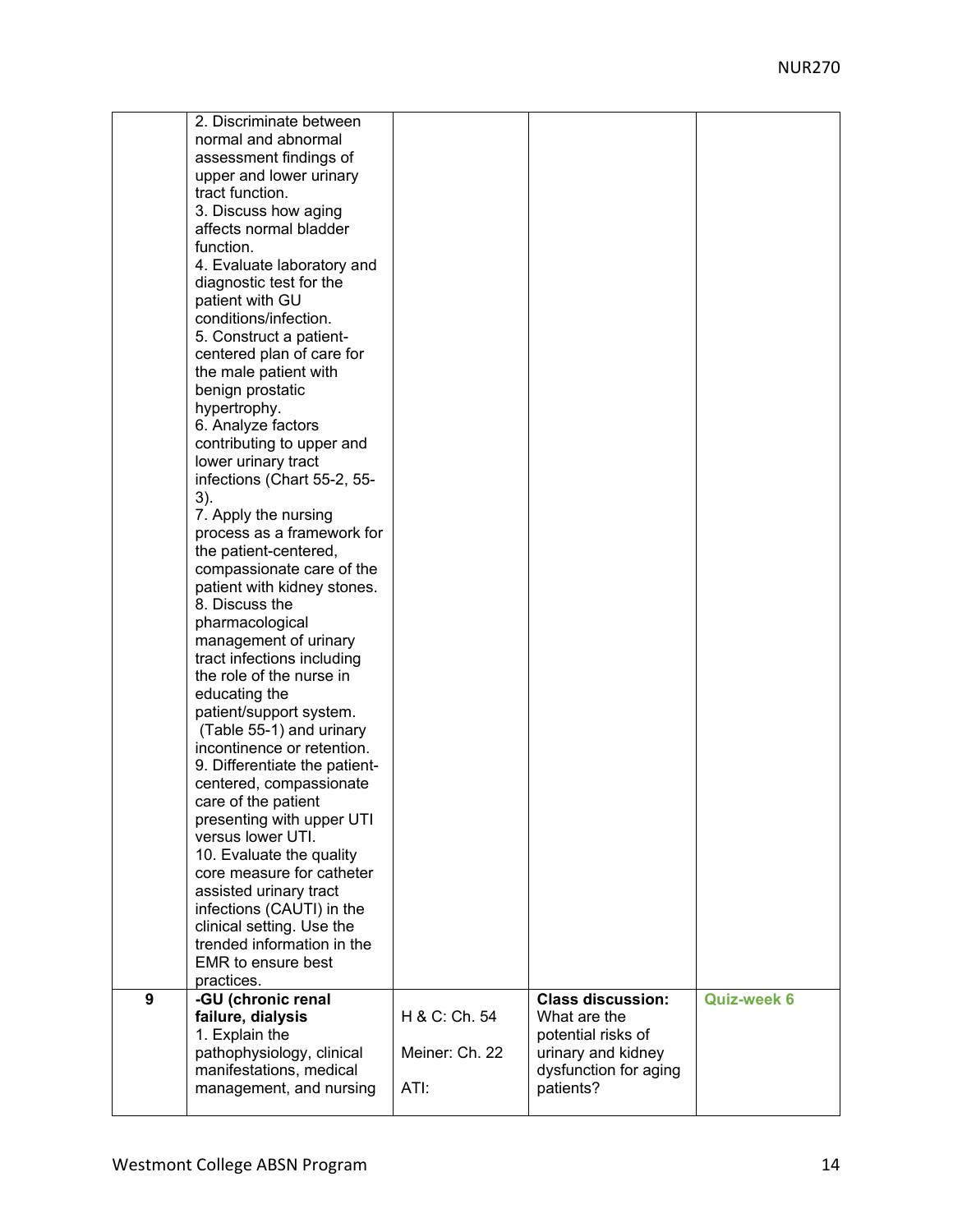|    | management for patients      |                | What are your            |                        |
|----|------------------------------|----------------|--------------------------|------------------------|
|    | with kidney disorders.       |                | patient-centered         |                        |
|    | 2. Differentiate between     |                | considerations for the   |                        |
|    | the causes of chronic        |                | aging patient with       |                        |
|    | kidney disease (CKD) and     |                | dementia?                |                        |
|    | acute kidney injury (AKI).   |                |                          |                        |
|    | 3. Discuss the effects of    |                |                          |                        |
|    | normal aging on renal        |                |                          |                        |
|    | function.                    |                |                          |                        |
|    | 4. Evaluate laboratory and   |                |                          |                        |
|    |                              |                |                          |                        |
|    | diagnostic test for the      |                |                          |                        |
|    | patient with chronic kidney  |                |                          |                        |
|    | disease.                     |                |                          |                        |
|    | 5. Compare and contrast      |                |                          |                        |
|    | the renal replacement        |                |                          |                        |
|    | therapies, including         |                |                          |                        |
|    | hemodialysis, peritoneal     |                |                          |                        |
|    | dialysis, continuous renal   |                |                          |                        |
|    | replacement therapies, and   |                |                          |                        |
|    | kidney transplantation.      |                |                          |                        |
|    | 6. Demonstrate               |                |                          |                        |
|    | understanding of the         |                |                          |                        |
|    | patient-centered nursing     |                |                          |                        |
|    | care of the patient on       |                |                          |                        |
|    | dialysis as an inpatient.    |                |                          |                        |
|    | 7. Discuss the               |                |                          |                        |
|    | pharmacological              |                |                          |                        |
|    | management of chronic        |                |                          |                        |
|    | kidney disease including     |                |                          |                        |
|    | the role of the nurse in     |                |                          |                        |
|    |                              |                |                          |                        |
|    | educating the                |                |                          |                        |
|    | patient/support system.      |                |                          |                        |
|    | Track the BUN and            |                |                          |                        |
|    | Creatinine levels in         |                |                          |                        |
|    | decision making regarding    |                |                          |                        |
|    | medication administration.   |                |                          |                        |
|    | 8. Apply the nursing         |                |                          |                        |
|    | process as a framework for   |                |                          |                        |
|    | care of the patient          |                |                          |                        |
|    | undergoing urinary           |                |                          |                        |
|    | diversion surgery.           |                |                          |                        |
| 10 | -GI (upper: oral cancer,     |                | <b>Class discussion:</b> | <b>Exam 3 (weeks)</b>  |
|    | esophagitis, GERD,           | H & C: Ch. 43, | Compare and              | $6-7)$                 |
|    | ulcers, gallbladder, and     | 46             | contrast the step up     |                        |
|    | gastric cancer)              |                | versus step down         | <b>ATI CMS Adult</b>   |
|    | 1. Compare the etiology,     | Meiner: Ch. 21 | pharmacologic            | <b>Med Surg</b>        |
|    | clinical manifestations, and |                | management of            | <b>Practice A with</b> |
|    | patient-centered care of     | ATI:           | GERD.                    | <b>Focused Review</b>  |
|    | acute gastritis, chronic     |                |                          | and post-study         |
|    | gastritis and peptic ulcer.  |                |                          | quiz                   |
|    | 2. Discuss the nursing       |                |                          |                        |
|    | management of the patient    |                |                          |                        |
|    | with appendicitis,           |                |                          |                        |
|    | diverticular disease, and    |                |                          |                        |
|    | intestinal obstruction.      |                |                          |                        |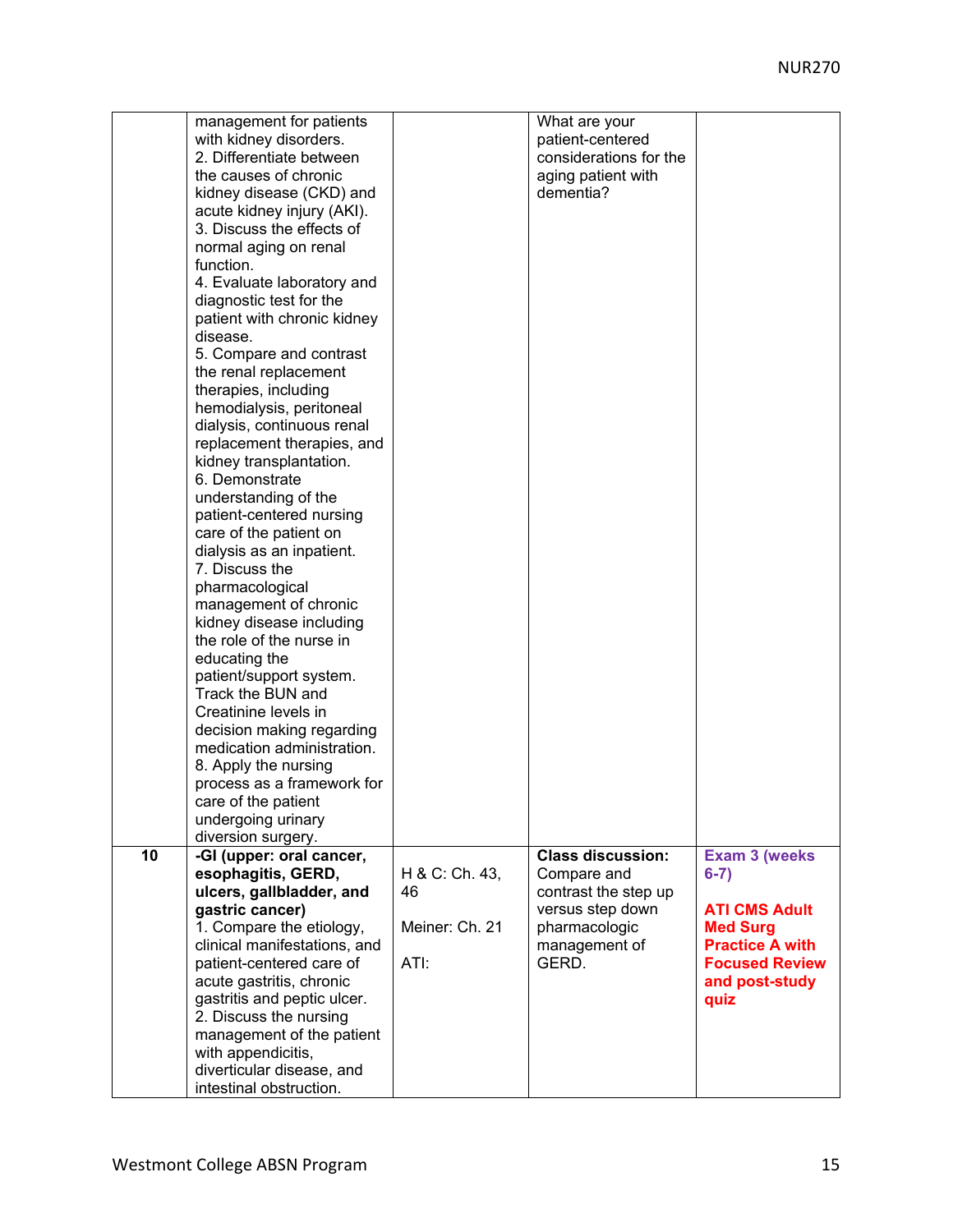|    | 3. Review trended WBC in                               |                |                         |                        |
|----|--------------------------------------------------------|----------------|-------------------------|------------------------|
|    | EMR to make informed                                   |                |                         |                        |
|    | clinical judgements.                                   |                |                         |                        |
|    | 4. Discuss the patient-                                |                |                         |                        |
|    | centered, compassionate                                |                |                         |                        |
|    | care of patient with cancer                            |                |                         |                        |
|    | of the oral cavity.                                    |                |                         |                        |
|    | 5. Discuss the                                         |                |                         |                        |
|    | pharmacological                                        |                |                         |                        |
|    | management of disorders                                |                |                         |                        |
|    | of the upper GI system                                 |                |                         |                        |
|    | including the role of the                              |                |                         |                        |
|    | nurse in educating the                                 |                |                         |                        |
|    | patient/support system.                                |                |                         |                        |
|    | 6. Identify various                                    |                |                         |                        |
|    | disorders of the esophagus                             |                |                         |                        |
|    | and their clinical                                     |                |                         |                        |
|    | manifestations and                                     |                |                         |                        |
|    | management.                                            |                |                         |                        |
| 11 | -GI (lower: IBS, Crohns,                               |                | <b>Class activity:</b>  |                        |
|    | Ulcerative colitis, ABO,                               | H & C: Ch. 43, | Work with the ostomy    |                        |
|    | colon cancer, ostomies)                                | 47             | cart in the skills lab. |                        |
|    | 1. Compare and contrast                                |                |                         |                        |
|    | the patient-centered,                                  | Meiner: Ch. 21 |                         |                        |
|    | compassionate care of                                  |                |                         |                        |
|    | patients with Crohn's                                  | ATI:           |                         |                        |
|    | disease and Ulcerative                                 |                |                         |                        |
|    | Colitis.                                               |                |                         |                        |
|    | 2. Evaluate the diagnostic                             |                |                         |                        |
|    | tests needed to rule out                               |                |                         |                        |
|    | acute bowel obstruction.                               |                |                         |                        |
|    | 3. Create a discharge plan                             |                |                         |                        |
|    | for patient with a new                                 |                |                         |                        |
|    | ostomy.                                                |                |                         |                        |
|    | 4. Discuss the                                         |                |                         |                        |
|    | pharmacological                                        |                |                         |                        |
|    | management of lower GI                                 |                |                         |                        |
|    | disorders including the role                           |                |                         |                        |
|    | of the nurse in educating                              |                |                         |                        |
|    | the patient/support system.                            |                |                         |                        |
|    | 5. Apply the nursing                                   |                |                         |                        |
|    | process to the patient-                                |                |                         |                        |
|    | centered care of the                                   |                |                         |                        |
|    | patient with colorectal or                             |                |                         |                        |
|    | anorectal cancer.                                      |                |                         |                        |
|    | 6. Identify members of the                             |                |                         |                        |
|    | interprofessional team you                             |                |                         |                        |
|    | would consult with to help                             |                |                         |                        |
|    | craft the most appropriate<br>patient-centered plan of |                |                         |                        |
|    | care.                                                  |                |                         |                        |
| 12 | -Ortho (soft tissue, fx,                               | Barker: Ch. 8  | <b>Small group</b>      | Quiz-week 8 & 9        |
|    | amputation)                                            | Emotional      | discussion:             |                        |
|    | 1. Explore the social world                            | Intelligence   | Read the case study     | <b>ATI CMS Adult</b>   |
|    | in which emotional                                     |                | of David and Tomo       | <b>Med Surg</b>        |
|    |                                                        |                | on pg. 183. Which of    | <b>Practice B with</b> |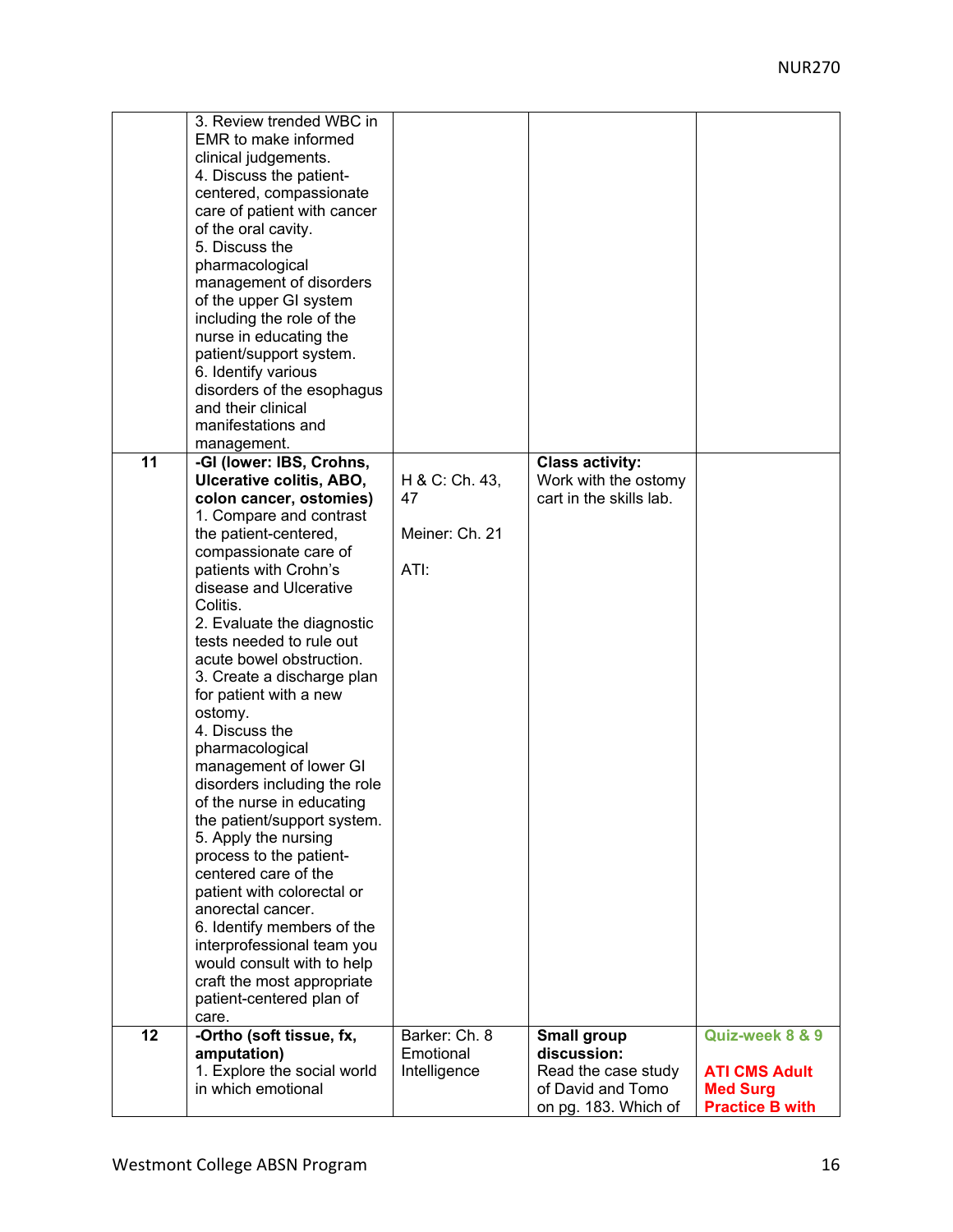|    | intelligence has become<br>necessary.<br>2. Differentiate between<br>contusions, strains,<br>sprains, dislocations, and<br>subluxations.<br>3. Analyze the signs and<br>symptoms of an acute<br>fracture.<br>4. Use the nursing process<br>as a framework for patient-<br>centered, compassionate<br>care of the older adult<br>patient with a fracture of<br>the hip.<br>5. Examine the evidence of<br>phantom pain in the patient<br>with amputation.<br>6. Compare and contrast<br>the patient-centered care<br>regarding the management<br>of a cast, splint, or brace.<br>7. Discuss the emergent<br>care of compartment<br>syndrome.<br>8. Compare the patient-<br>centered needs of the<br>patient undergoing total hip<br>arthroplasty with those of<br>the patient undergoing total<br>knee arthroplasty,<br>including the<br>interprofessional team.<br>9. Evaluate different<br>diagnostic exams in the<br>EMR and which is more<br>accurate than the other.<br>10. Apply the nursing<br>process as a framework for<br>patients needing to use<br>assistive devices for<br>ambulation including the<br>role of the interprofessional<br>team.<br>11. Discuss the<br>pharmacological<br>management of soft tissue<br>disorders including the role<br>of the nurse in educating<br>the patient/support system. | H & C: Ch. 39<br>$(review)$ , 40, ,<br>42<br>Meiner: Ch. 23<br><b>ATI Skills</b><br><b>Module:</b><br><b>Mobility</b> | the two young men<br>are exhibiting<br>emotional<br>intelligence? How do<br>you recognize this?<br><b>Skills Lab:</b><br>Practice teaching<br>crutch walking and<br>other assistive<br>devices.<br>Review the use of an<br>abductor pillow and<br>CPM machine.<br><b>ATI Skills Module</b><br><b>Mobility Practice</b><br><b>Challenges</b> | <b>Focused Review</b><br>and post-study<br>quiz |
|----|-------------------------------------------------------------------------------------------------------------------------------------------------------------------------------------------------------------------------------------------------------------------------------------------------------------------------------------------------------------------------------------------------------------------------------------------------------------------------------------------------------------------------------------------------------------------------------------------------------------------------------------------------------------------------------------------------------------------------------------------------------------------------------------------------------------------------------------------------------------------------------------------------------------------------------------------------------------------------------------------------------------------------------------------------------------------------------------------------------------------------------------------------------------------------------------------------------------------------------------------------------------------------------------------------------------------------|-----------------------------------------------------------------------------------------------------------------------|---------------------------------------------------------------------------------------------------------------------------------------------------------------------------------------------------------------------------------------------------------------------------------------------------------------------------------------------|-------------------------------------------------|
| 13 | Ortho (rheumatoid<br>arthritis, systemic lupus<br>erythematosus (SLE),<br>Osteoarthritis,<br>osteoporosis,<br>osteomyelitis)                                                                                                                                                                                                                                                                                                                                                                                                                                                                                                                                                                                                                                                                                                                                                                                                                                                                                                                                                                                                                                                                                                                                                                                            | H & C: Ch. 38,<br>41<br>Meiner: Ch. 23                                                                                | <b>Class activity:</b><br>Unraveling case<br>study of "Ann, the<br>skier"                                                                                                                                                                                                                                                                   | Exam 4 (weeks 8<br>8.9)                         |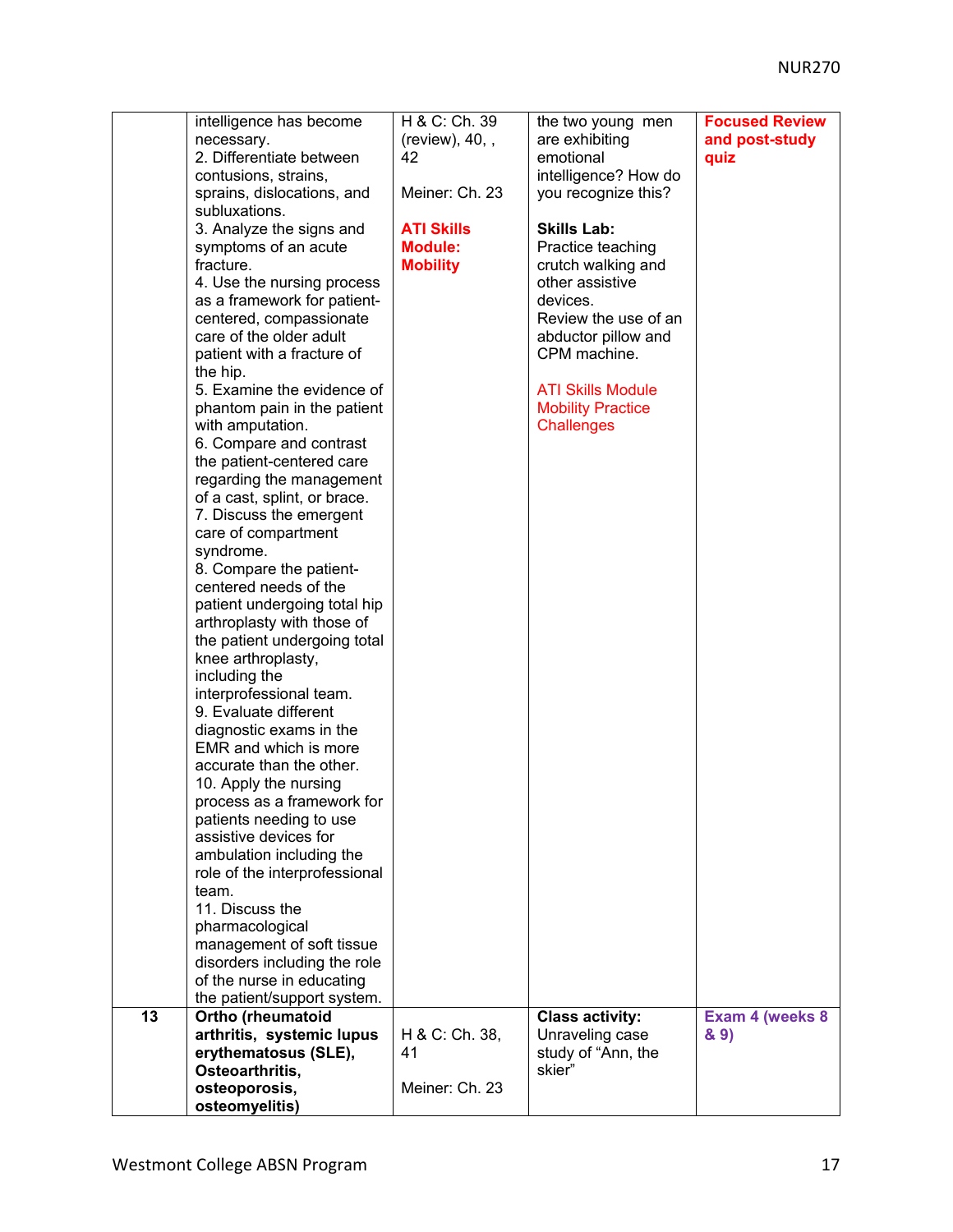|    | 1. Discuss the assessment   | ATI:          | Discuss the              |                      |
|----|-----------------------------|---------------|--------------------------|----------------------|
|    | and diagnostic findings     |               | immunologic              |                      |
|    | seen in patient with        |               | management of            |                      |
|    | rheumatoid arthritis.       |               | DMARDS and               |                      |
|    | 2. Consider the             |               | immunosuppressives.      |                      |
|    | pharmacologic               |               |                          |                      |
|    |                             |               |                          |                      |
|    | management of               |               |                          |                      |
|    | rheumatoid arthritis.       |               |                          |                      |
|    | Review kidney function lab  |               |                          |                      |
|    | results in the EMR to make  |               |                          |                      |
|    | informed clinical           |               |                          |                      |
|    | judgements.                 |               |                          |                      |
|    | 3. Examine the different of |               |                          |                      |
|    | osteoarthritis from         |               |                          |                      |
|    | rheumatoid arthritis.       |               |                          |                      |
|    |                             |               |                          |                      |
|    | 4. Compare and contrast     |               |                          |                      |
|    | the patient-centered,       |               |                          |                      |
|    | evidence-based,             |               |                          |                      |
|    | compassionate nursing       |               |                          |                      |
|    | care of patient with osteo  |               |                          |                      |
|    | and rheumatoid arthritis.   |               |                          |                      |
|    | 5. Discuss the patient-     |               |                          |                      |
|    | centered, compassionate,    |               |                          |                      |
|    |                             |               |                          |                      |
|    | interprofessional care of   |               |                          |                      |
|    | the patient with SLE.       |               |                          |                      |
|    | 6. Discuss the              |               |                          |                      |
|    | pathogenesis, prevention,   |               |                          |                      |
|    | and patient-centered        |               |                          |                      |
|    | compassionate care of       |               |                          |                      |
|    | patients experiencing       |               |                          |                      |
|    | osteoporosis.               |               |                          |                      |
|    | 7. Examine the causes and   |               |                          |                      |
|    |                             |               |                          |                      |
|    | related management of       |               |                          |                      |
|    | patient with osteomalacia.  |               |                          |                      |
| 14 | -Burns                      |               | <b>Small groups:</b>     | Quiz-week 10 &       |
|    | 1. Explain factors that     | H & C: Ch. 62 | Calculate the fluid      | 11                   |
|    | affect the severity of burn |               | resuscitative needs of   | <b>ATI CMS Adult</b> |
|    | injuries.                   | Meiner: Pgs.  | a 60yo. Female, 175#     | <b>Med Surg</b>      |
|    | 2. Describe the local and   | 188-189       | with second-degree       | Proctored            |
|    | systemic effects of a major |               | and partial third        | <b>Assessment</b>    |
|    | burn injury.                | ATI:          | degree burns over        | with Focused         |
|    | 3. Compare priorities of    |               | 45% of her body.         | <b>Review</b>        |
|    |                             |               |                          |                      |
|    | care and potential          |               |                          |                      |
|    | complications for each      |               | <b>Class discussion:</b> |                      |
|    | phase of burn recovery.     |               | Read the Nursing         |                      |
|    | 4. Evaluate laboratory and  |               | Research Profile,        |                      |
|    | diagnostic test for the     |               | Chart 62-7. Be           |                      |
|    | patient with varying        |               | prepared to discuss      |                      |
|    | degree's of burns.          |               | the findings and         |                      |
|    | 5. Plan fluid replacement   |               | nursing implications     |                      |
|    | requirements during the     |               | in class.                |                      |
|    |                             |               |                          |                      |
|    | emergent/resuscitative      |               |                          |                      |
|    | phase of a burn injury.     |               |                          |                      |
|    | 6. Analyzes electrolyte     |               |                          |                      |
|    | values in EMR to make       |               |                          |                      |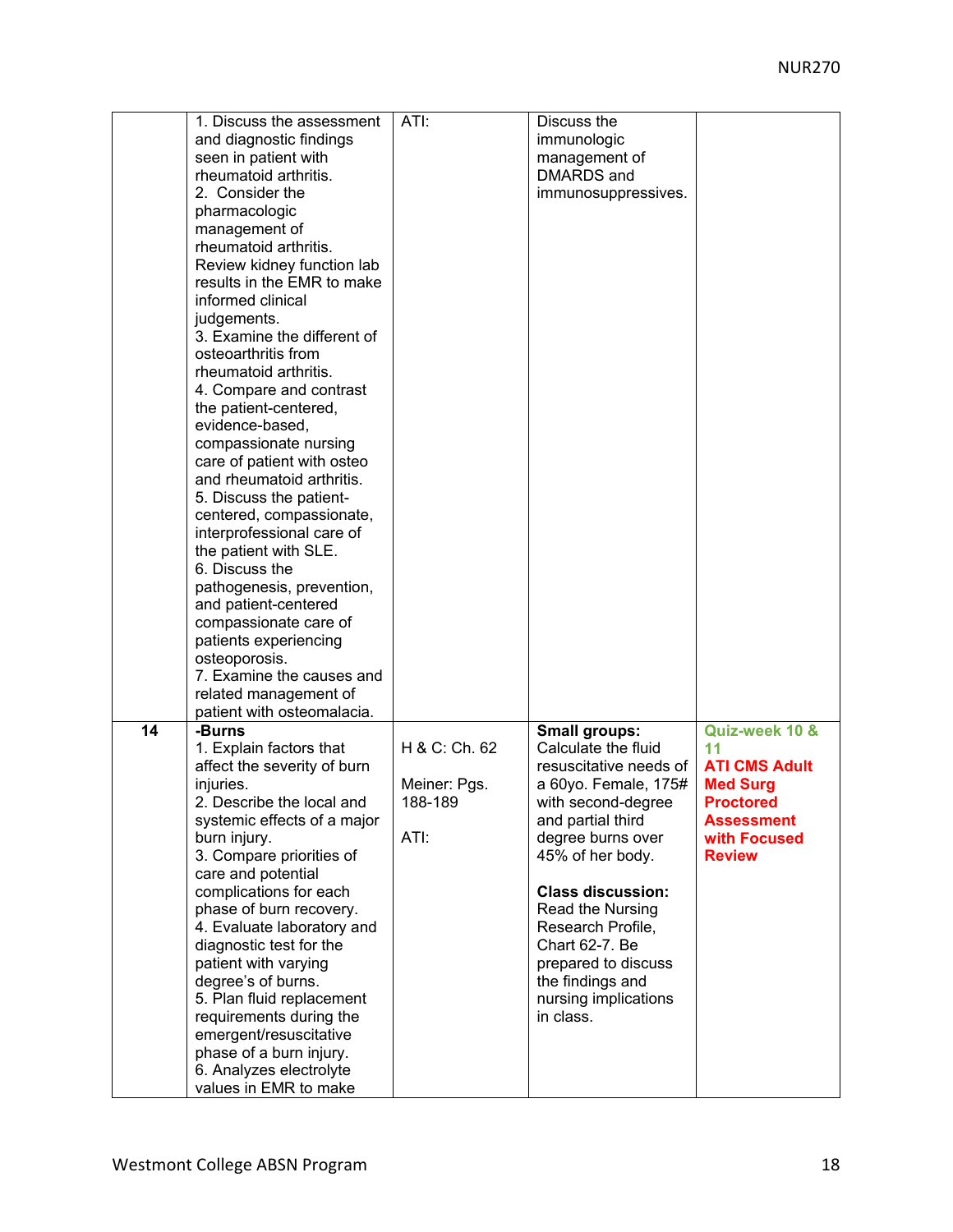|    | informed clinical                              |                |                             |                       |
|----|------------------------------------------------|----------------|-----------------------------|-----------------------|
|    | judgements.                                    |                |                             |                       |
|    | -Burn management cont.                         |                |                             |                       |
|    | 5. Examine the nurse's role                    |                |                             |                       |
|    | in burn wound                                  |                |                             |                       |
|    | management during the                          |                |                             |                       |
|    | acute/intermediate phase                       |                |                             |                       |
|    | of burn care.                                  |                |                             |                       |
|    |                                                |                |                             |                       |
|    | 6. Appraise the care                           |                |                             |                       |
|    | involved in skin grafting.                     |                |                             |                       |
|    | 7. Discuss the                                 |                |                             |                       |
|    | pharmacological                                |                |                             |                       |
|    | management of burn                             |                |                             |                       |
|    | injuries at different phases                   |                |                             |                       |
|    | of recovery including the                      |                |                             |                       |
|    | role of the nurse in                           |                |                             |                       |
|    | educating the                                  |                |                             |                       |
|    | patient/support system.                        |                |                             |                       |
| 15 | -Compensation for                              |                | Prior to class:             | <b>Exam 5 (weeks)</b> |
|    | abnormal ABGs and                              | H & C: Ch. 13  | Find a residential          | $10-13$               |
|    | <b>Healthcare Transitions</b>                  |                | care facility in your       |                       |
|    | 1. Discuss the                                 | Meiner: Ch. 26 | city that provides          |                       |
|    | compensatory                                   |                | different levels of         |                       |
|    | mechanisms (lungs,                             | ATI:           | care. What is their         |                       |
|    | kidneys, and chemical                          |                | nursing model? How          |                       |
|    | buffers) for abnormal                          |                | many RNs are                |                       |
|    | ABGs.                                          |                | employed each shift         |                       |
|    | 2. Examine the process of                      |                | and what is their           |                       |
|    | aging on these                                 |                | main responsibility?        |                       |
|    | compensatory measures.                         |                |                             |                       |
|    | 3. Discuss the risks                           |                |                             |                       |
|    | associated with                                |                | How many homecare           |                       |
|    | hospitalization of older                       |                | agencies in your town       |                       |
|    | adults.                                        |                | provide Hospice             |                       |
|    | 4. Discuss the importance                      |                | care?                       |                       |
|    | of the assessment of the                       |                |                             |                       |
|    | older adult's baseline                         |                | Engage                      |                       |
|    | functional status.                             |                | <b>Fundamentals End</b>     |                       |
|    | 5. Differentiate the                           |                |                             |                       |
|    |                                                |                | Of Life Care (EOL)          |                       |
|    | categories and types of                        |                | <b>Clinical Judgment</b>    |                       |
|    | home care organizations in                     |                | <b>Concept Map Activity</b> |                       |
|    | existence.                                     |                |                             |                       |
|    | 6. Analyze the philosophy                      |                |                             |                       |
|    | of hospice care and how it                     |                |                             |                       |
|    | differs from traditional                       |                |                             |                       |
|    | home health care.                              |                |                             |                       |
| 16 | <b>Comprehensive Final Exam including ABGs</b> |                |                             |                       |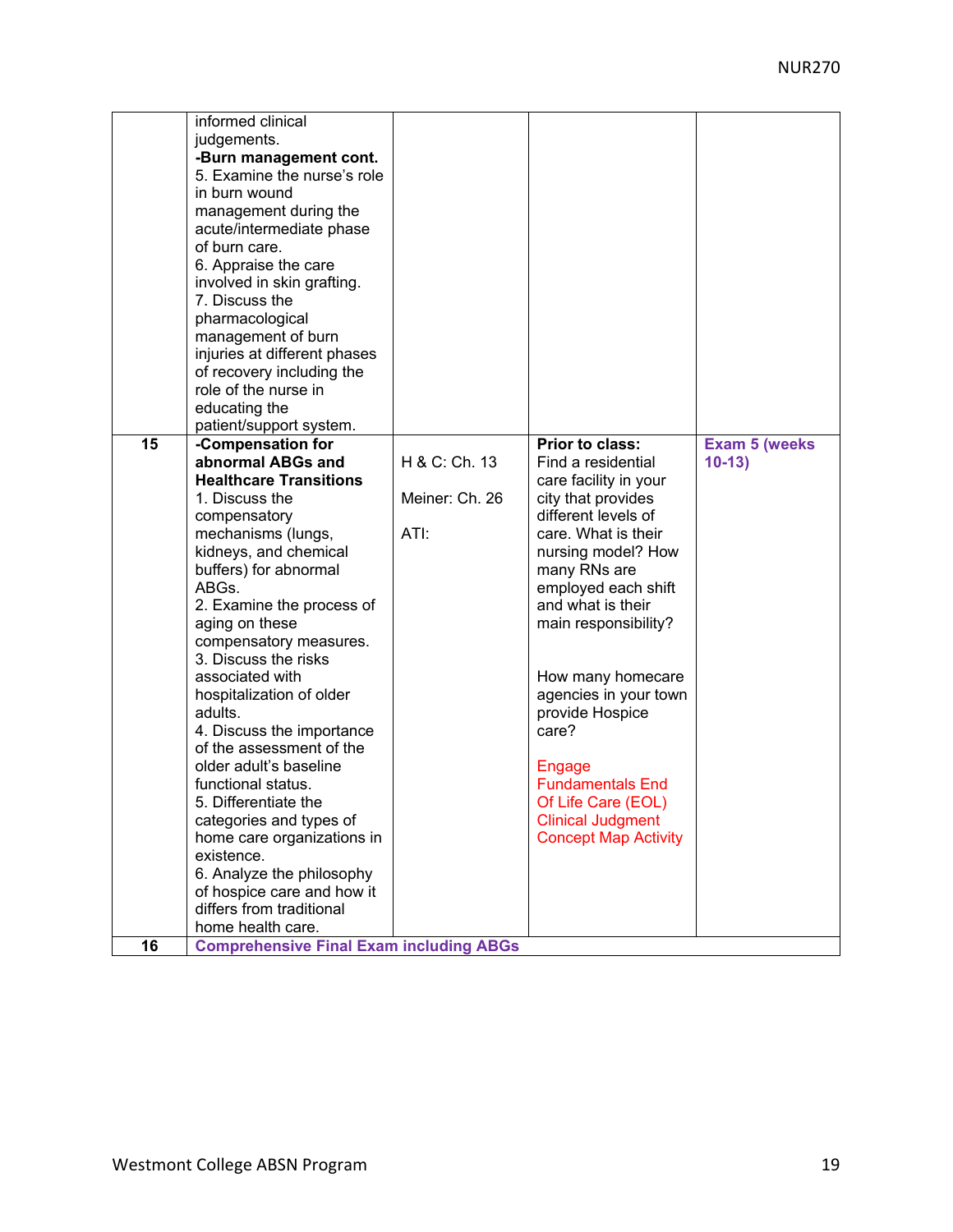Clinical Information

Faculty: TBD Clinical Site: TBD Faculty: TBD Phone: TBD Email: TBD Office hours: TBD

#### **Clinical objectives:**

1. Provides safe, quality, patient-centered compassionate care for 2-3 patients with acute conditions by midterm. 3-4 patients after midterm.

2. Demonstrates a safe routine when administering medications. Available to clinical faculty 15 min. prior to medication time for safety check and review.

3. Analyzes serial lab and diagnostic results for all patients in your care.

4. Evaluates a priority goal for each patient each day and works on reaching that goal during shift.

5. Summarizes the patient report using SBAR and reports off to RN prior to end of shift.

6. Refine critical thinking by asking why and reviewing labs and other diagnostic results comparing them to the patient condition.

#### **Clinical schedule:**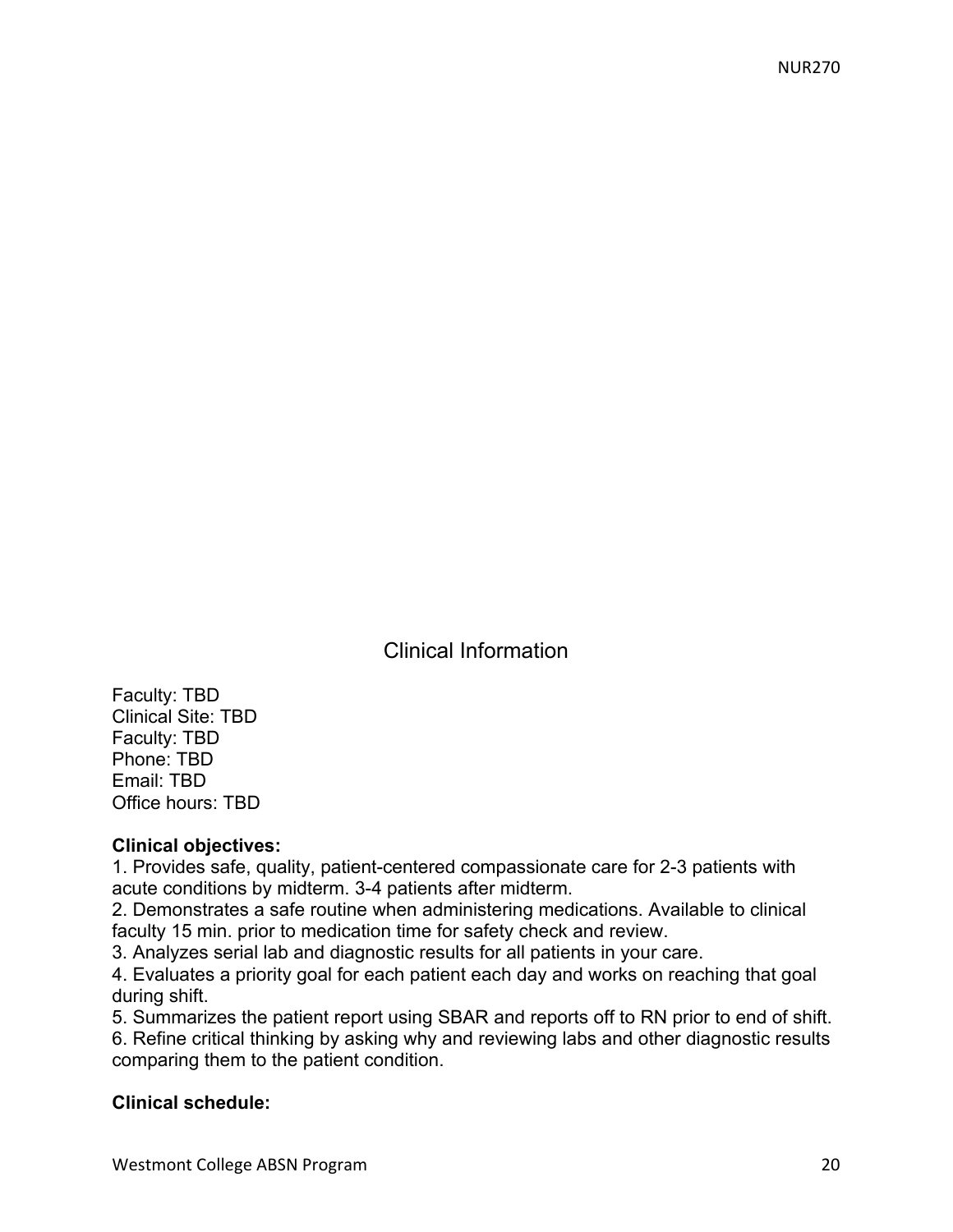| <b>Week</b>     | <b>Patient care focus</b>                           | Preconference       |
|-----------------|-----------------------------------------------------|---------------------|
|                 |                                                     | Lunch               |
|                 |                                                     | Post-conference     |
| 1               | <b>Hospital Orientation, medication proficiency</b> | <b>Location TBD</b> |
| $6:45-$         | exam.                                               |                     |
| 19:30           |                                                     |                     |
| 2               | Cardiac                                             | <b>Location TBD</b> |
| $6:45-$         |                                                     |                     |
| 19:30           | Post-conference: ECG strips                         |                     |
| 3               | Cardiac, Nutrition and Hematology                   | <b>Location TBD</b> |
| $6:45-$         |                                                     |                     |
| 19:30           | Post-conference: ECG strips and parenteral          |                     |
|                 | formulas                                            |                     |
| $\overline{4}$  | Cardiac, Nutrition and Hematology                   | <b>Location TBD</b> |
| $6:45-$         |                                                     |                     |
| 19:30           | Post-conference: RBC and indices of 4 patients      |                     |
| 5               | Cardiac, Nutrition and Hematology                   | <b>Location TBD</b> |
| $6:45-$         |                                                     |                     |
| 19:30           | Post-conference: Complications of tube              |                     |
|                 | feedings                                            |                     |
| 6               | Cardiac, Nutrition, Hematology, and GU              | <b>Location TBD</b> |
| $6:45-$         |                                                     |                     |
| 19:30           | Post-conference: CAUTI policy/protocol              |                     |
| $\overline{7}$  | Cardiac, Nutrition, Hematology, and GU              | <b>Location TBD</b> |
| $6:45-$         |                                                     |                     |
| 19:30           |                                                     |                     |
| 8               | Cardiac, Nutrition, Hematology, GU, and GI          | <b>Location TBD</b> |
| $6:45-$         |                                                     |                     |
| 19:30           | Post-conference: Bowel rest                         |                     |
| 9               | Cardiac, Nutrition, Hematology, GU, and GI          | <b>Location TBD</b> |
| $6:45-$         |                                                     |                     |
| 19:30           | Post-conference: TPN policy/protocol                |                     |
| 10              | Cardiac, Nutrition, Hematology, GU, and GI          | <b>Location TBD</b> |
| $6:45-$         |                                                     |                     |
| 19:30           | Post-conference: Religious beliefs regarding        |                     |
|                 | blood transfusions                                  |                     |
| 11              | Cardiac, Nutrition, Hematology, GU, GI, and         | <b>Location TBD</b> |
| $6:45-$         | Ortho                                               |                     |
| 19:30           | Post-conference: Physical therapy (speaker)         |                     |
| 12              | Cardiac, Nutrition, Hematology, GU, GI, Ortho,      | <b>Location TBD</b> |
| $6:45-$         | and Burns                                           |                     |
| 19:30           |                                                     |                     |
|                 | Post-conference: CPM machine                        |                     |
| 13 <sup>2</sup> | Cardiac, Nutrition, Hematology, GU, GI, Ortho,      | <b>Location TBD</b> |
| $6:45-$         | and Burns                                           |                     |
| 19:30           |                                                     |                     |